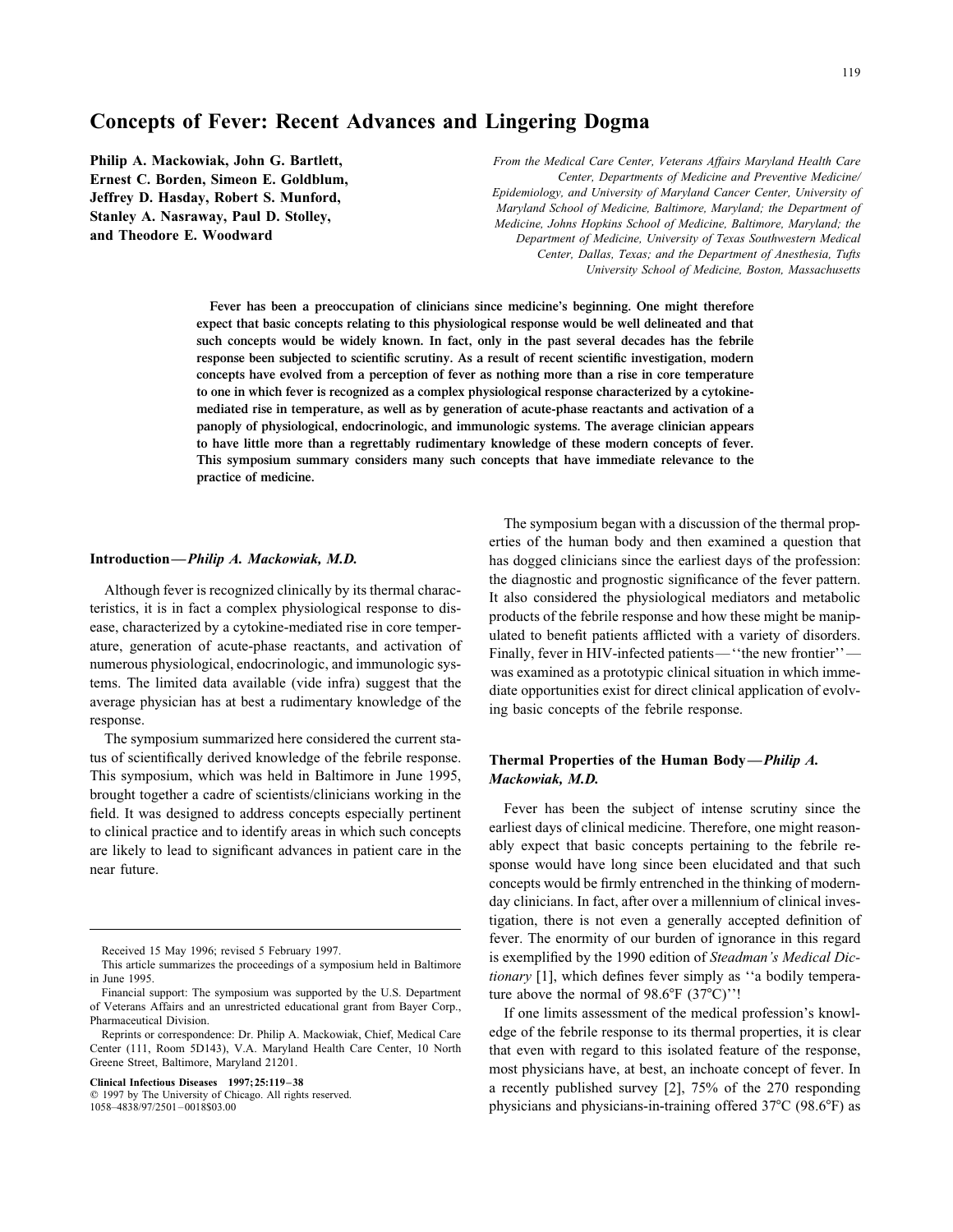4% specified a particular body site (e.g., oral or rectal) for temperature of any of the time periods studied, the median temperature measurements referred to in their definition. temperature, or the single most frequently recorded tempera-

the febrile range) varied between  $36.9^{\circ}C$  (98.5°F) and  $40^{\circ}C$  intervals for the sample mean  $(36.7-36.8^{\circ}C; 98.1-98.2^{\circ}F)$ . (1047F). Although 73% of those surveyed expressed a belief Wunderlich regarded 38.07C (100.47F) as the upper limit of in the existence of a limit to the height of temperatures attained normal body temperature and, by extrapolation, any temperaduring fever, there was not a consensus as to the specific tem- ture greater than  $38.0^{\circ}$ C (100.4 $^{\circ}$ F) as fever [6]. Modern medical perature defining the upper limit of the febrile range. Finally, textbooks differ in their definition of the upper limit of normal infectious disease consultants surveyed did not appear to be oral temperature. Published values include  $37.1^{\circ}$ C (98.8 $^{\circ}$ F) and more knowledgeable of these concepts than generalists or other 38°C (100.4°F) in textbooks of physiology [13, 14], 37.2°C specialists. (99.0°F) in *Harrison's Principles of Internal Medicine* [15],

tain, but in all likelihood it lies among the writings of Carl fever [16]. As noted above, a widely used medical dictionary Wunderlich, who in 1868 published a book on clinical ther- defines this same upper limit as  $37^{\circ}$ C (98.6°F) [1]. mometry that many regard, to this day, as the definitive work on The source of the confusion over what constitutes the upper the subject [3]. Unfortunately, several of Wunderlich's dictums limit of normal body temperature, I believe, is individual variconcerning body temperature, like the perceptions of modern- ability, which limits the application of mean values derived day physicians, appear to be in error [4, 5]. from population studies to individual subjects, and the fact that

a normal condition, the general temperature of the body main- a population varies according to time of day and the site at tains itself at the physiologic point:  $37^{\circ}\text{C} = 98.6^{\circ}\text{F}^{T}$  [6]. Al- which temperature measurements are taken. though several investigations since Wunderlich's have recorded In the University of Maryland study population, 37.2°C mean temperatures of normal adult populations closer to 36.6°C (98.9°F) was the maximum oral temperature (i.e., the 99th (98.0°F) [7], Wunderlich's intimation that  $37^{\circ}C$  (98.6°F) is the percentile) recorded at 6:00 A.M., whereas at 4:00 P.M. the most normal of temperatures persists to this day, not only in maximum oral temperature observed reached 37.8° (99.9°F) lay thinking but in medical writing as well  $[8-12]$ . (figure 2) [4]. Thus, these data suggest that when modern ther-

lished a descriptive analysis of 700 baseline oral temperature middle-aged adults, fever is most appropriately defined as an observations for 148 healthy men and women, aged  $18-40$  early morning temperature of  $\geq 37.2^{\circ}\text{C}$  ( $\geq 99.0^{\circ}\text{F}$ ) or a temperayears [4]. In this population, oral temperatures exhibited a ture of  $\geq 37.8^{\circ}C \approx 100^{\circ}F$  at anytime during the day. range of 35.6°C (96.0°F) to 38.2°C (100.8°F), an overall mean Wunderlich wrote that "[temperature] oscillates even in of  $36.8 \pm 0.4^{\circ}$ C (98.2  $\pm$  0.7°F), median of  $36.8^{\circ}$ C (98.2°F), healthy persons according to time of day by  $0.5^{\circ}$ C = 0.9°F'' and mode of  $36.7^{\circ}C$  ( $98.0^{\circ}F$ );  $37^{\circ}C$  ( $98.6^{\circ}F$ ) accounted for [6] and that "the lowest point is reached in the morning hours only 56 (8%) of the 700 oral temperature observations re- between two and eight, and the highest in the afternoon between

significance vis a´ vis body temperature of healthy young adults, However, Täuber [11] has recently suggested that the amplitude when such temperature is measured orally with modern ther- of diurnal variation might be as high as  $1^{\circ}C(1.8^{\circ}F)$ . The Univermometers. In the University of Maryland study population, sity of Maryland data are more consistent with Wunderlich's

their definition of "normal body temperature" (table 1). Only 37°C (98.6°F) was not the overall mean temperature, the mean Temperatures selected to define fever (i.e., the lower end of ture. Furthermore, it did not fall within the 99.9% confidence

The origin of these perceptions of body temperature is uncer- and  $37.4^{\circ}C$  (99.4 $^{\circ}F$ ) in a recently published monograph on

According to Wunderlich, ''when the organism (man) is in the maximum oral temperature (like the mean temperature) in

In 1992 investigators at the University of Maryland pub- mometers are used to monitor oral temperature in young or

corded (figure 1). four and nine'' [17]. Modern authorities have generally con-Thus, these data suggest that  $37^{\circ}C$  (98.6°F) has no special curred with Wunderlich's observations on such matters [10, 15].

**Table 1.** Definitions of ''normal temperature'' given in a recent survey [2], according to medical specialty.

|                                        | Percentage of respondents subscribing to indicated definition |                                        |       |  |  |
|----------------------------------------|---------------------------------------------------------------|----------------------------------------|-------|--|--|
| Medical specialty*                     | $37^{\circ}$ C (98.6 $^{\circ}$ F)                            | $37^{\circ}$ C, $\pm$ (98.6°F, $\pm$ ) | Other |  |  |
| Generalists (75)                       | 66.7                                                          | 20.0                                   | 13.3  |  |  |
| Infectious disease subspecialists (20) | 60.0                                                          | 20.0                                   | 20.0  |  |  |
| Other subspecialists (50)              | 62.0                                                          | 18.0                                   | 20.0  |  |  |
| Students $(125)^{\dagger}$             | 88.0                                                          | 5.6                                    | 6.4   |  |  |
| All groups $(270)$                     | 75.0                                                          | 13.0                                   | 12.0  |  |  |

\* In parentheses is the no. of subjects answering the question.

<sup>†</sup> Data are significantly different from those for graduate physicians ( $P < .001$ ).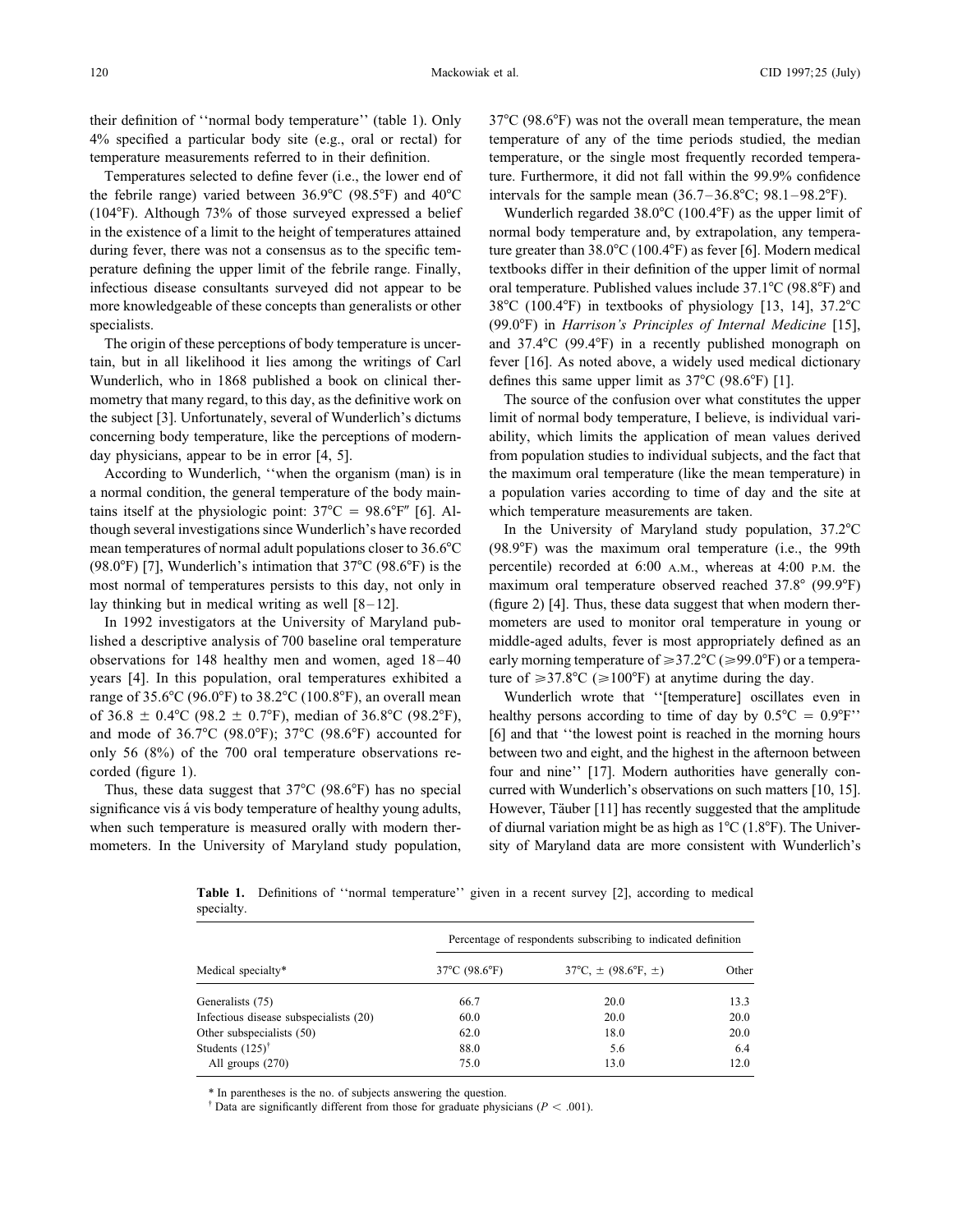



view (figure 2) [4]. Nevertheless, University of Maryland sub- of ''Livingstone, Travels in South Africa, p 509 [showing] jects exhibited considerable individual variability; some had temperatures of natives  $1.8^{\circ}\text{C} = 2^{\circ}\text{F}$  [sic] greater than his own''

sudden changes in temperature [6]. In a study of 9 healthy linear model:  $P = .05$ ). young adults (6 male and 3 female), Dinarello and Wolff [18] It has been maintained for over a century that the elderly

on body temperature. Instead, he deferred to the observation healthy people [21].

daily temperature oscillations as wide as  $1.3^{\circ}C(2.4^{\circ}F)$ , and oth- [6]. In the University of Maryland survey, there was a trend ers' oscillations were as narrow as  $0.1^{\circ}C$  ( $0.1^{\circ}F$ ). toward higher temperatures among black subjects than white According to Wunderlich, women have slightly higher nor- subjects, with the differences approaching but not quite reachmal temperatures than men and often have greater and more ing statistical significance (Student's *t*-test:  $P = .06$ ; general

corroborated both observations. In the University of Maryland have lower body temperatures than do younger persons [6]. In survey, women had a slightly higher average oral temperature a study reported in the *Lancet* in 1948, Howell [19] seemed than men (36.9°C [98.4°F] vs. 36.7°C [98.1°F]; Student's to validate this belief. Although there are considerable data *t*-test:  $P < .001$ , DF = 698), but they did not exhibit greater suggesting that thermoregulation is impaired in the elderly beaverage diurnal temperature oscillations than those of their cause of various effects of aging on the autonomic system male counterparts  $(0.56^{\circ}\text{C} \mid 1.00^{\circ}\text{F} \mid \text{vs. } 0.54^{\circ}\text{C} \mid 0.97^{\circ}\text{F}])$ . [20], recent investigations have not shown lower average core Wunderlich did not personally study the influence of race temperatures among healthy elderly persons than among young

**Figure 2.** Mean oral temperatures  $(\blacksquare)$  and temperature ranges, according to time of day, in a University of Maryland study population of healthy adults [4]. The four temperatures ( $\degree$ C  $\degree$ F]) shown at each sample time are the 99th percentile (*top*), 95th percentile (*second*), mean (*third*), and 5th percentile (*bottom*) for each sample set. The numbers in parentheses on the *x* axis indicate the number of observations analyzed at each sample time. (Reprinted from [4] with permission.)

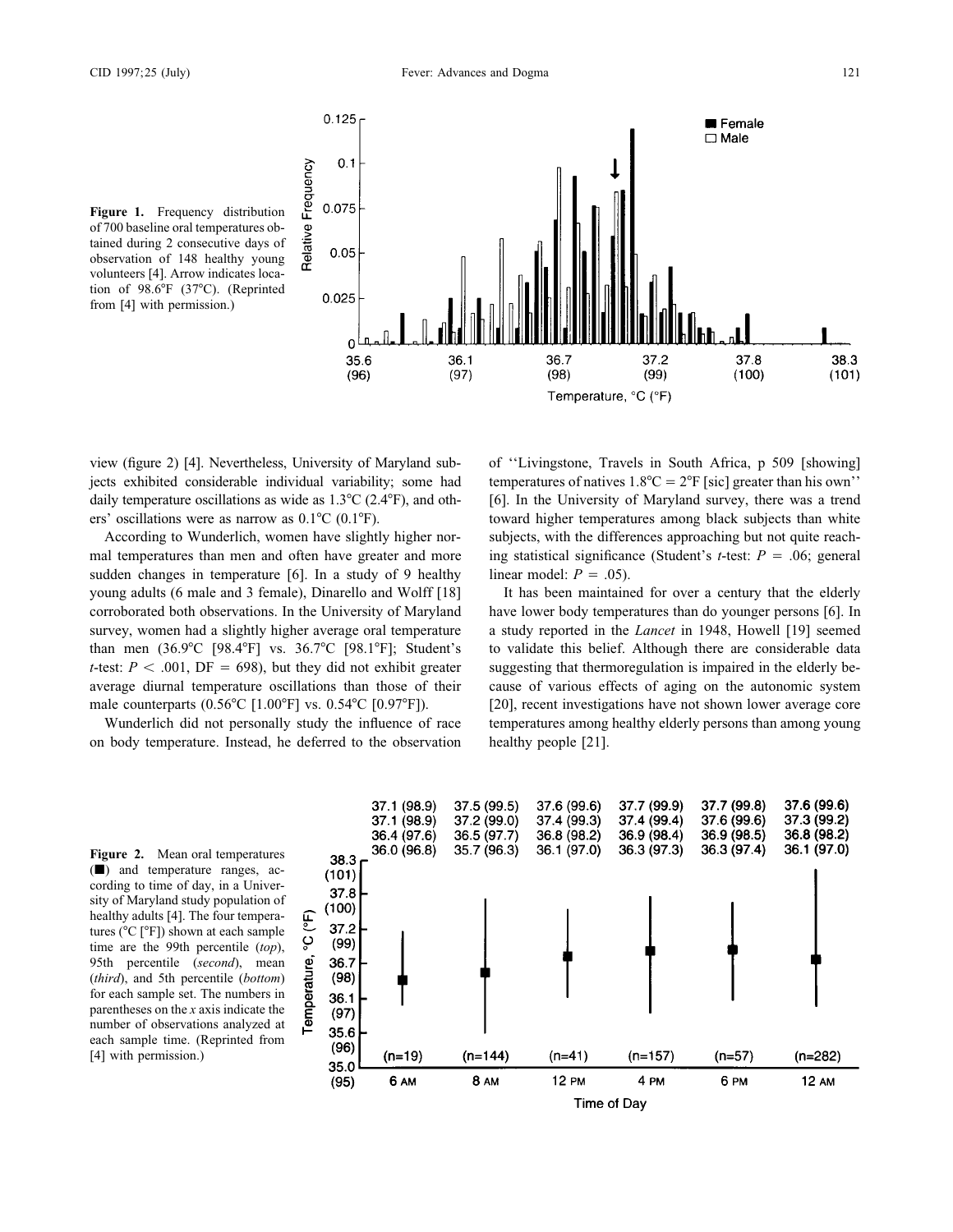rectal temperature recordings in groups of elderly and young basal metabolism, and presence of other diseases all influence subjects have shown lower average oral and axillary tempera- body temperature. Nevertheless, the following definitions have tures in elderly subjects but comparable average rectal temper- traditionally been used to categorize febrile patterns into diagatures in the two groups [21]. In view of these findings, it nostically useful groups [26]. seems that, in general, the elderly exhibit lower ''body'' tem- *Continuous (sustained) fever, with slight remissions not ex*peratures than younger counterparts if axillary or oral readings *ceeding 2.0*7*F (figure 3).* Within this group fall fevers due to are used as measures of body temperature but not if rectal lobar and gram-negative pneumonia, the rickettsioses, typhoid readings are used. fever, CNS disorders, tularemia, and falciparum (malignant

Some authors believe that the first temperature reading ob- tertian) malaria. tained on admission to a hospital can be falsely elevated, be- *Intermittent (septic, quotidian, ''picket fence'') fever, with* cause stress, in the broadest sense, has the capacity to elevate *wide fluctuations, usually normal or low in the morning and* body temperature [6, 16]. The University of Maryland study *peaking between 4:00 and 8:00 P.M.* This group includes fedescribed above did not find evidence that the first temperature ver due to localized pyogenic infections and bacterial endocarreading obtained after admission to a research study unit was ditis; chills and leukocytosis are usually present. Malaria (comless reliable than measurements obtained at later times [4]. monly with leukopenia) may present as quotidian (daily spike), Maryland investigators, however, could not be certain that tertian (spike every third day), or quartan (spike every fourth stress levels at the time of admission to their unit were compa- day) types. In acute brucellosis, fever is often intermittent, with rable to levels of stress experienced by patients at the time of sweating associated with leukopenia or a normal leukocyte admission to a hospital. count. A double quotidian pattern, with two daily spikes, occurs

it is widely believed that heart rate increases by 10 beats for miliary tuberculosis, double malaria infections, and gonococcal each 1°F rise in body temperature. Data obtained in the Univer- and meningococcal endocarditis. sity of Maryland survey indicate that heart rate increases only *Saddle-back (biphasic) fever: several days of fever, a dis-*2.44 beats for each  $1^{\circ}F$  rise in temperature [4]. The difference *tinct reduction in febrile levels for*  $\sim$  *l day, and then several* between the earlier and more recent investigations most likely *additional days of higher fever (figure 4).* This type of fever reflects the fact that in the latter instance, subjects were afebrile pattern is typical of dengue and yellow fever, Colorado tick and were examined while seated, whereas those examined in fever, relapsing fever, Rift Valley fever, influenza, and other earlier investigations were mostly febrile and reclined on a viral infections such as poliomyelitis and lymphocytic choriocouch for 20 minutes prior to examination. meningitis.

The normal range of body temperature in children is not *Intermittent hectic (Charcot's) fever: sporadic episodes of* well delineated. Lorin [24] has written that the range is higher *fever; periods of normal temperature and recurrence of fever.* in children than in adults and that a decrease toward adult This is a frequent and reliable pattern in cholangitis, usually levels begins at  $\sim$  1 year of age, continues through puberty, associated with cholelithiasis, jaundice, leukocytosis, and toxic and stabilizes at 13–14 years of age in girls and 17–18 years signs; it may occur in patients without jaundice. of age in boys. As documentation of his views on the matter, *Pel-Ebstein fever, characterized by weekly or longer periods* he offers a 1937 publication by Bayley and Stolz [25]. Unfortu- *of fever and equally long afebrile periods, with repetition of* nately, these earlier investigators did not control for variables *the cycle (figure 5)*. It occurs in Hodgkin's disease, brucellosuch as time of day, bundling, and thermometer dwell-time, sis due to *Brucella melitensis*, and relapsing fever. Occasionally each of which might have significantly affected the results of in tuberculosis, the febrile course may be similarly intermittent. their survey. It has also been maintained that the circadian *Reversal of diurnal pattern of fever (typhus inversus), with* rhythm that characterizes body temperature in the adult is less *the highest temperature elevation in the early morning hours* evident in the first few months of life, well established by the *rather than during the late afternoon or early evening.* Occasecond birthday, and more pronounced during childhood than sionally in miliary tuberculosis, salmonelloses, hepatic abscess, during adulthood [24]. This concept, like many concerned with and bacterial endocarditis there is reversal of the usual diurnal the normal temperature of children, is difficult to substantiate pattern of fever. with published data. *Jarisch-Herxheimer reaction, with sharply increased eleva-*

from evaluation of the febrile record, per se, are fraught with tetracycline or chloramphenicol therapy for acute brucellosis. uncertainty. Accuracy of temperature measurements, use of Is the fever curve useful clinically as an aid to diagnosis? antipyretics and corticosteroids, and individual variations re- If so, how can it best be utilized for this purpose? Careful

Comparisons of simultaneously obtained oral, axillary, and lated to age, state of hydration, environmental temperature,

As a result of work conducted earlier this century [22, 23], sufficiently often to be helpful in diagnosis of salmonelloses,

*tion of temperature and exacerbation of other clinical abnor-***Fever Patterns—***Theodore E. Woodward, M.D. malities.* This occurs several hours after the beginning of pen- icillin treatment for primary or secondary syphilis, in Attempts to derive reliable and consistent diagnostic clues leptospirosis and tick-borne relapsing fever, and also following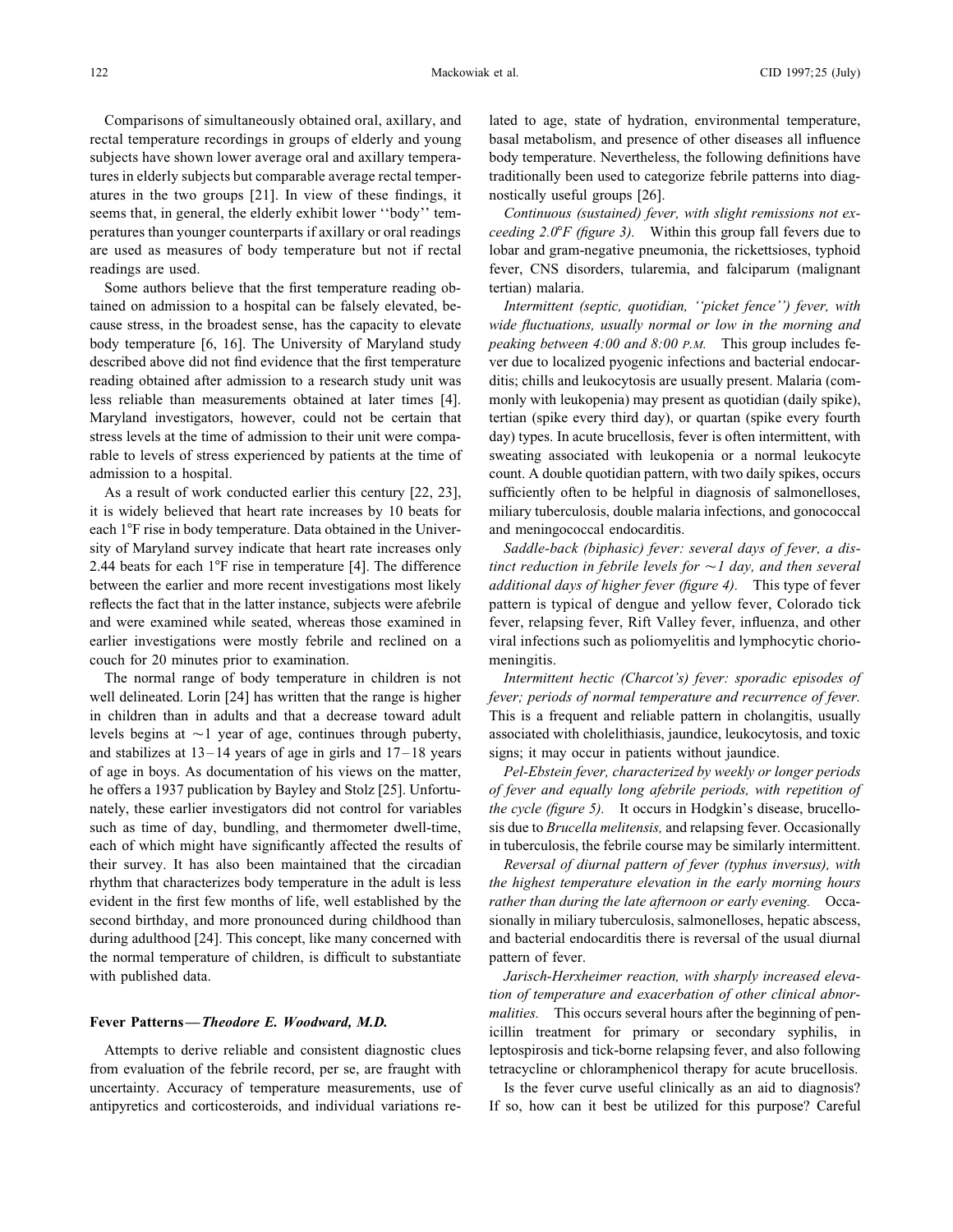

**Figure 3.** Plot of a continuous fever, ending by crisis, in a patient with lobar pneumonia. (Reprinted with permission from Kampmeier RH, Blake TH. Physical examination in health and disease. 4th ed. Philadelphia: FA Davis, 1970:124–5.)

at the Rockettes. In some respects, each is similar to the other, time is taken to plot the fever curve on a continuous graph. but careful evaluation reveals distinct differences not only in In evaluation of a febrile illness, the mere contour of a daily

scrutiny of fever patterns to a certain extent simulates gazing such differences are subtle and will rarely be detected unless

shape but in topography, uniformity, and rhythm. However, fever pattern, coupled with chills, the presence or absence of



Figure 4. Plot of a saddle-back (biphasic) fever in a patient with yellow fever. (Reprinted from Reed W., et al. Experimental yellow fever. Am Med 1901;III:12.)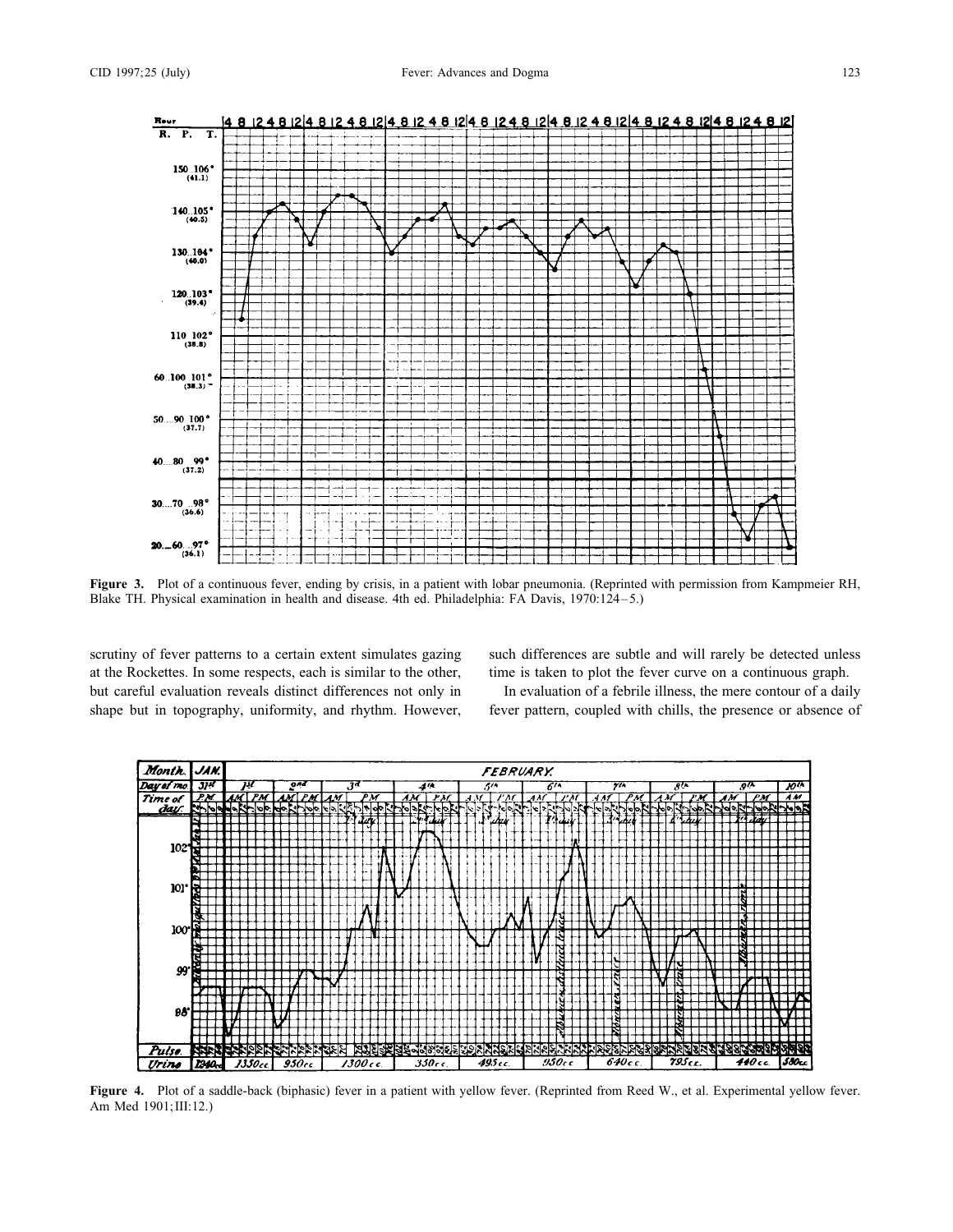a rash at a specified time, the nature of the rash, the blood ities to given cytokines with certainty. Such difficulties notleukocyte count, and the manner in which the fever responds withstanding, several cytokines have been functionally grouped to treatment each have diagnostic relevance. For this reason, together on the basis of pyrogenic activity. In the future, this one should not be satisfied simply with recognizing the exis- group of so-called pyrogenic cytokines will surely grow and tence of a fever. The manner in which the fever begins and some current members may be deleted. when it peaks (A.M. or P.M.) are helpful and, like those features Currently recognized pyrogenic cytokines include IL-1 described above, may assist the alert clinician in the diagnosis (IL-1 $\alpha$  and IL-1 $\beta$ ), TNF- $\alpha$ , IL-6, and IFN (table 2) [27–35]. of obscure febrile illnesses. Even within this small group of cytokines, complex relation-

complex and often confusing nomenclature evolved because multiple host target tissues. They are active in picomolar quan-<br>names of individual cytokines were initially based on only one tities and induce maximal cellular re means of categorizing and identifying cytokines. as well as systemic (endocrine) effects.

by the fact that individual cytokines often influence expression pyrogens'' in mediating the febrile response has recently been of other cytokines and/or their receptors and may induce more reviewed by Kluger [36], who proposed a series of five Koch's distal co-mediators of cytokine-induced bioactivities (e.g., postulate–like criteria for defining endogenous pyrogens. It is prostaglandins and platelet-activating factor). Therefore, it is interesting that of the four pyrogenic cytokines included in our not always possible to assign direct or intrinsic in vivo bioactiv- discussion, only IL-6 satisfied all five criteria. According to

ships exist, with various members upregulating or downregulating expression of other members or their receptors under certain **The Pyrogenic Cytokines—***Jeffrey D. Hasday, M.D., and* conditions. The four pyrogenic cytokines have a monomeric **Simeon E. Goldblum, M.D.** molecular weight range of 17–30 kD, are undetectable under normal conditions in healthy subjects, and are produced in a The cytokines are a diverse group of polypeptide hormones wide range of tissues in response to diverse stimuli. Once with a variety of names, including "interleukins," "growth released, such molecules have short intravascu released, such molecules have short intravascular half-lives. factors," "interferons," and "tumor necrosis factors." This pyrogenic cytokines are pleiotropic, recognizing receptors on complex and often confusing nomenclature evolved because multiple host target tissues. They are acti tities and induce maximal cellular responses, even at low recepof what eventually proved to be a wide array of bioactivities. tor occupancy. After release, such cytokines can be found in Fortunately, molecular techniques now offer a more precise virtually all body fluids and exert local (autocrine/paracrine)

Full understanding of cytokine physiology is complicated The pivotal function of pyrogenic cytokines or "endogenous



**Figure 5.** Plot of a Pel-Ebstein fever in a patient with Hodgkin's disease. (Reprinted with permission from Kampmeier RH, Blake TH. Physical examination in health and disease. 4th ed. Philadelphia: FA Davis, 1970:124–5.)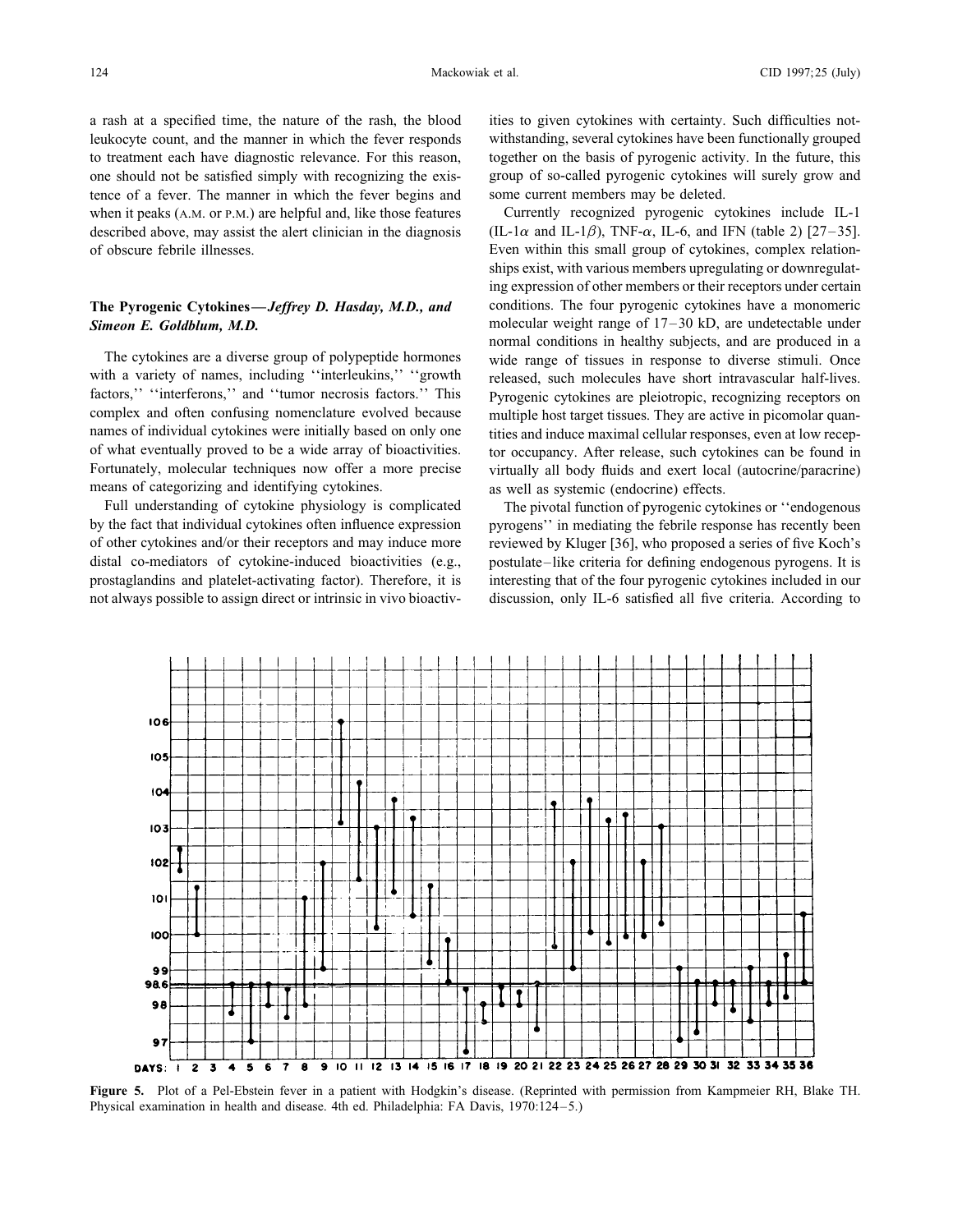| Cytokine      | Aliases                                                                                                                                                                                                                                                   | Sources                                                                                                                                                             | Factors<br>upregulating                                                                                                                                           | Factors<br>downregulating                                                                                     | Effect on other<br>pyrogenic<br>cytokines     | Bioactivities (induced or co-<br>mediated)                                                                                                                                                                                                                                                                                                                                               |
|---------------|-----------------------------------------------------------------------------------------------------------------------------------------------------------------------------------------------------------------------------------------------------------|---------------------------------------------------------------------------------------------------------------------------------------------------------------------|-------------------------------------------------------------------------------------------------------------------------------------------------------------------|---------------------------------------------------------------------------------------------------------------|-----------------------------------------------|------------------------------------------------------------------------------------------------------------------------------------------------------------------------------------------------------------------------------------------------------------------------------------------------------------------------------------------------------------------------------------------|
| $IL-1$        | Lymphocyte activating<br>factors, endogenous<br>pyrogen, leukocyte<br>endogenous pyrogen,<br>mononuclear factor,<br>catabolin, osteoclast<br>activating factor,<br>hematopoietin-1,<br>melanoma growth<br>inhibition factor, tumor<br>inhibitory factor-2 | Monocytes, macrophages,<br>astrocytes, endothelial<br>cells, keratinocytes,<br>dendritic cells,<br>fibroblasts                                                      | LPS, IL-1, TNF,<br>IFN- $\gamma$ , GM-CSF,<br>zymosan C5a,<br>leukotrienes, PMA                                                                                   | Corticosteroids,<br>$PGE_2$ , IL-4, IL-6,<br>IL-10, TGF $\beta$ ,<br>retinoic acid                            | $\uparrow$ TNF, $\uparrow$ IL-1,<br>$1IL-6$ , | Induction of acute-phase response,<br>T-cell activation, IL-2/IL-2R<br>induction, thymocyte<br>costimulation, fibroblast<br>activation, costimulation of B<br>cell proliferation and<br>differentiation, augmentation of<br>CTL and LAK induction,<br>induction of endothelial<br>adhesion molecules.<br>enhancement of phagocyte<br>microbial killing, acceleration<br>of wound healing |
| TNF- $\alpha$ | Cachectin                                                                                                                                                                                                                                                 | Monocytes, macrophages,<br>eosinophils,<br>neutrophils,<br>lymphocytes,<br>astrocytes, endothelial<br>cells, mast cells,<br>Kupffer cells, NK<br>cells, some tumors | Bacteria, viruses,<br>fungi, protozoa,<br>LPS, staph<br>TSST1, IL-1,<br>IL-2, TNF, IFN,<br>GM-CSF, PAF,<br>substance P, anti-<br>TCR antigen,<br>tumor cells, PMA | Corticosteroids,<br>cyclosporin A,<br>$PGE_2$ , IL-4, IL-6,<br>IL-10, TGF $\beta$ ,<br>vitamin D <sub>3</sub> | $\uparrow$ TNF, $\uparrow$ IL-1,<br>$1IL-6$   | Septic shock, tumor killing and<br>cytostasis, enhancement of<br>phagocyte microbial killing,<br>tumor necrosis, cachexia,<br>anorexia, endothelial/epithelial<br>MHC and adhesion molecule<br>induction, osteoclast activation,<br>B cell differentiation, CTL<br>induction                                                                                                             |
| $IL-6$        | IFN- $\beta$ 2, 26-kD protein, B<br>cell stimulatory factor-2,<br>hybridoma/plasma-<br>cytoma growth factor,<br>hepatocyte stimulating<br>factor, cytotoxic T cell<br>differentiation factor,<br>macrophage granulocyte<br>inducing factor 2A             | Monocytes, macrophages,<br>B or T cells,<br>fibroblasts, endothelial<br>cells, epithelial cells,<br>keritinocytes, bone<br>marrow stroma, some<br>tumors            | LPS, IL-1, TNF,<br>IFN- $\beta$ , calcium<br>ionophore,<br>mitogenic viruses                                                                                      | Corticosteroids,<br>estrogens                                                                                 | $\downarrow$ TNF, $\downarrow$ IL-1           | B cell growth and differentiation,<br>IgG synthesis, myeloma<br>proliferation, CTL induction,<br>acute-phase response,<br>thymocyte costimulation, weak<br>antiviral activity,<br>megakaryocyte maturation,<br>neuronal differentiation,<br>enhancement of IL-3-dependent<br>stem cell proliferation                                                                                     |
| <b>IFN</b>    | Type II IFN, immune IFN                                                                                                                                                                                                                                   | T cells, NK cells                                                                                                                                                   | Mitogenic lectins,<br>antigen, IL-1, IL-2                                                                                                                         | Corticosteroids,<br>cyclosporin A,<br>vitamin $D_3$                                                           | ↑TNF, ↑IL-1                                   | Macrophage priming, antiviral<br>activity, enhancement of TNF<br>activity, MHC induction,<br>enhancement of NK activity,<br>enhancement of endothelial<br>ICAM-1 expression, inhibition<br>of IL-4-induced B cell<br>responses, B cell differentiation<br>and IgG2a secretion                                                                                                            |

NOTE. C5a = complement component C5a; CTL = cytotoxic T-lymphocytes; GM-CSF = granulocyte/macrophage colony stimulating factor; ICAM-1 = intracellular adhesion molecule-1; IL-2R = recombinant interleukin-2; LAK = lymphokine-activated killer cell; LPS = lipopolysaccharide (bacterial); MHC = major histocompatibility complex; PAF = platelet activating factor; PGE<sub>2</sub> = prostaglandin E<sub>2</sub>; PMA = phorbal myristak acetate; staph TSST1 = staphylococcal toxic shock syndrome toxin-1; TCR = T-cell reactivity; TGF $\beta$  = transforming growth factor  $\beta$ ;  $\uparrow$  = enhanced expression;  $\downarrow$  = inhibited expression.

the febrile response by being presented to specialized host cells (figure 6), particularly in the area proximal to the organum that, in turn, respond by synthesizing and releasing specific vasculosum lamina terminalis [36]. Here, the cytokine-receptor amounts of various pyrogenic cytokines into the circulation interaction activates phospholipase *A*2, resulting in liberation (figure 6). of plasma membrane arachidonic acid as substrate for the

In a given host, a particular exogenous pyrogen (e.g., LPS cyclooxgenase pathway. or a virus) promotes release of its own characteristic pattern Some cytokines appear to increase cyclooxgenase expression and concentration of cytokines. The pyrogenic cytokines them- directly, leading to liberation of an arachidonate metabolite, selves have the capacity to both upregulate and downregulate prostaglandin  $(PG) E<sub>2</sub>$ . This small lipid mediator easily diffuses their own expression, as well as that of other cytokines. Ulti- across the blood-brain barrier, where it and perhaps other pyromately, each cytokine recognizes and binds to its own specific genic factors influence the responsiveness of the thermosensireceptors, the most important of which—at least in terms of tive neurons that the thermoregulatory center comprises. Al-

current concepts, exogenous and/or endogenous stimuli initiate proximity to the preoptic region of the anterior hypothalamus

their thermoregulatory effects—are located on neurons in close though not discussed here, recent studies indicate that thermal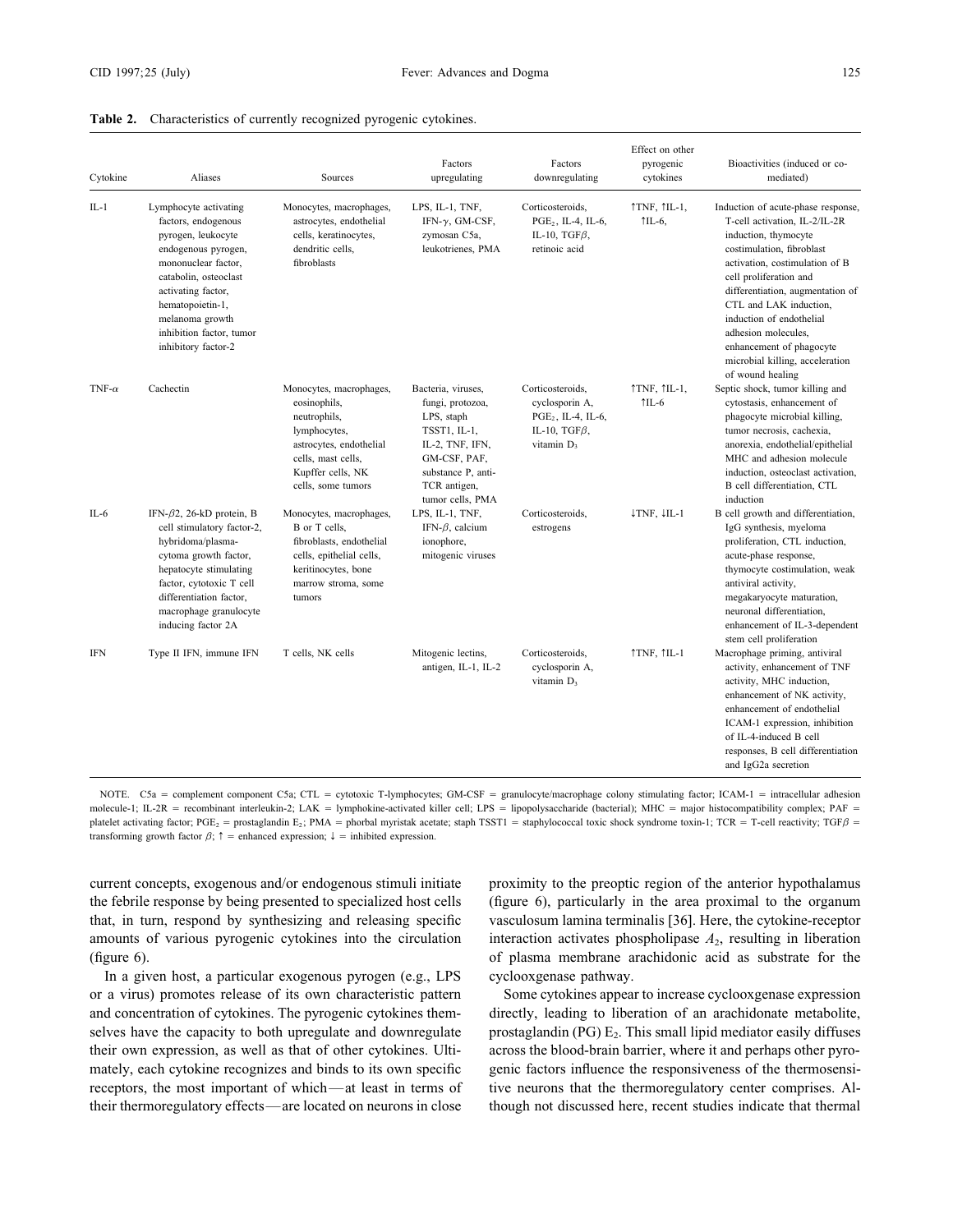

**Figure 6.** Mechanisms, mediators, and critical cell participants of the febrile response ( $PLA_2 =$ phospholipase  $A_2$ ).

information involved in the febrile response might also be investigations indicate that macrophage  $TNF-\alpha$  expression is transmitted from the periphery to the thermoregulatory center modulated at temperatures at least 2°C below the heat shock via peripheral nerves. response threshold [45, 46]. Thus, inhibition of TNF- $\alpha$  expres-

proposed for the attenuation of pyrogenic cytokine expression but fever might also modulate cytokine expression through a and fever. While PGE<sub>2</sub> acts centrally to induce fever, it also heat shock–independent process. appears to downregulate pyrogenic cytokine gene expression in the periphery. Corticosteroids have a similar inhibitory effect<br>on cytokine gene expression and phospholipase A<sub>2</sub> activity.<br>The Acute-Phase Response—*Robert S. Munford, M. D.* 

negative feedback during the febrile response by competing acute phase proteins (APPs). Indeed, fever and APP synthesis with IL-1 and other pyrogenic cytokines at the receptor level. (the acute-phase response) [51] are often considered cardinal Endogenous antipyretics such as arginine vasopressin and  $\alpha$ - components of the general host reaction to both trauma and melanocyte-stimulating hormone appear to provide a similar infection. There are, however, clinical conditions in which feservice during episodes of fever [37]. ver occurs in the absence of alterations in blood concentrations

cades has provided a hypothetical model for the febrile re- comitant fever, suggesting that the febrile and APP responses sponse, our understanding of this process remains incomplete are independently regulated. and largely speculative. It is not known, for instance, whether APPs fall into two broad categories: positive and negative. circulating cytokines cross the blood brain barrier; if cytokines Numerous positive APPs are produced in increased amounts produced within the CNS are necessary for the febrile response; during the acute-phase response [52, 53]. Following major if local mediators other than  $PGE_2$  are involved in fever; what trauma, plasma concentrations of such proteins may increase determines the magnitude of expression of individual cytokines less than 4-fold (e.g., ceruloplasmin, haptoglobin) or as much to various stimuli; or how the upper limit of the febrile range as 1,000-fold (e.g., C-reactive protein [CRP] and serum amyis set. loid A). The rate of change in plasma concentration is also

the febrile response [36], they also continue to be expressed decreasing more rapidly than, for example, levels of fibrinogen throughout episodes of fever [38]. A small but growing body or complement factors. Fewer negative APPs have been identiof literature suggests that elevated temperatures near the upper fied. Of these, albumin is the most prominent, although plasma end of the febrile range influence expression of such cytokines concentrations of transferrin and transthyretin (prealbumin) in vitro and that these effects are highly dependent on experi- also decrease during the acute-phase response. mental conditions [39–46] (summarized in table 3). Most APPs are synthesized in the liver. Such synthesis is

effects of body temperature on cytokine expression are even specific transcription factors to activate (or inhibit) the promore complex [47–50]. Although some authors have suggested moter/enhancer domains of individual APP genes, thereby that modulation of pyrogenic cytokines at febrile-range temper- modulating gene transcription [53, 54]. Synthesis of many atures might involve the heat-shock response [41, 42], recent APPs is also regulated by posttranscriptional mechanisms, such

Several counterregulatory feedback mechanisms have been sion might occur as a component of the heat shock response,

Naturally occurring cytokine receptor antagonists provide Many conditions that elicit fever also trigger production of Although work on pyrogenic cytokines over the past 2 de- of APP, and others in which APP levels increase without con-

Although TNF- $\alpha$  and IL-1 play a pivotal role in initiating variable, with CRP and serum amyloid A levels increasing and

The limited data currently available suggest that the in vivo regulated by circulating cytokines and hormones, which induce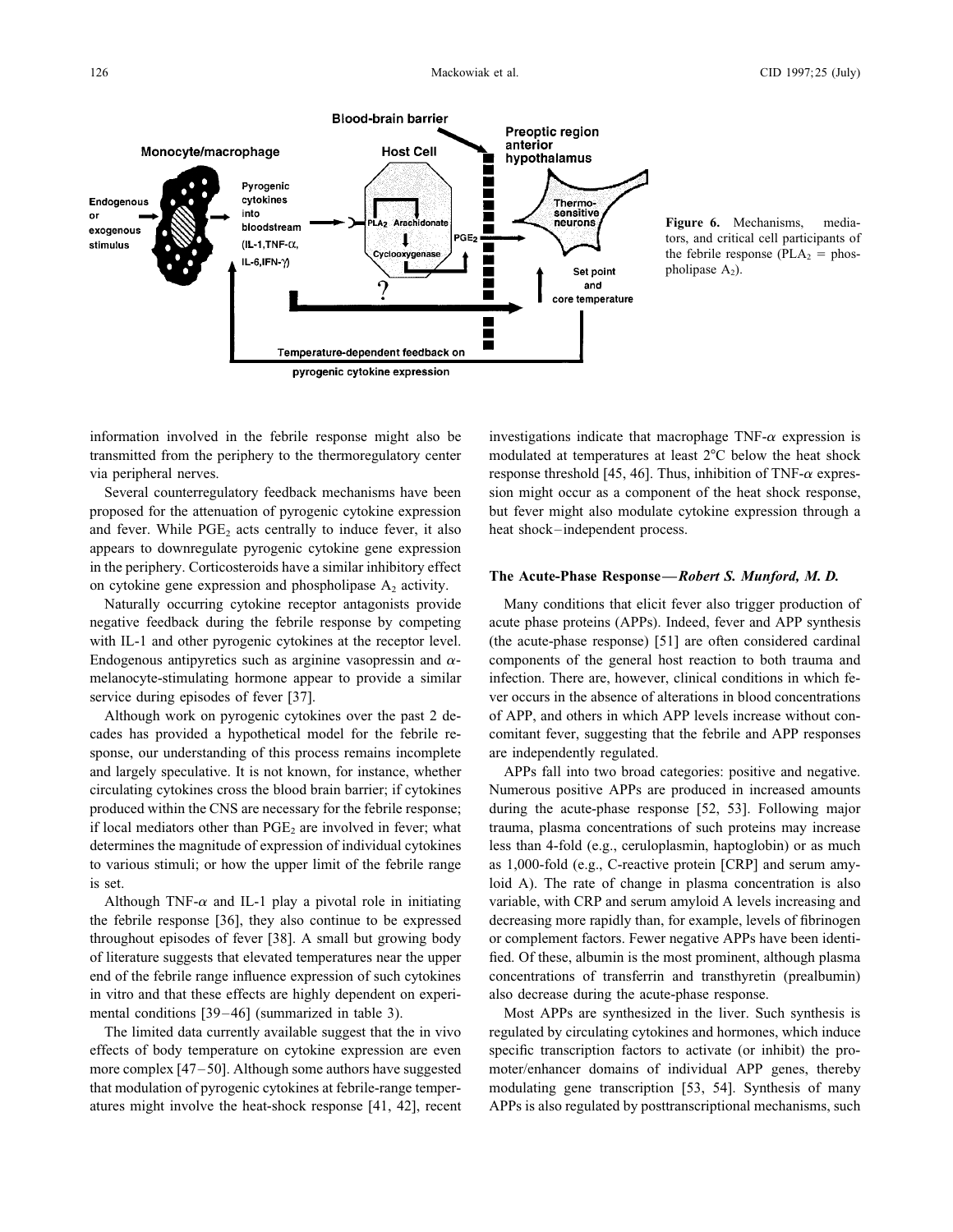|           |                                | Hyperthermia   |                           |                        |                                      |  |
|-----------|--------------------------------|----------------|---------------------------|------------------------|--------------------------------------|--|
| Reference | Cell source                    | Acute/chronic* | Temperature $(^{\circ}C)$ | $T$ iming <sup>†</sup> | Effect on expression                 |  |
| $[39]$    | Mouse $BCG-PM^{\ddagger}$      | A              | $40.5 - 43$               | $1.5 - 4 h$            | <b>TNF</b>                           |  |
|           |                                | A              | $42 - 43$                 | $\theta$               | $\downarrow$ TNF                     |  |
|           |                                | C              | 39                        | 1.5 <sub>h</sub>       | <b>TNF</b>                           |  |
|           | Human PBMC <sup>§</sup>        | A              | 40.5                      | $-1h$                  | <b>TNF</b>                           |  |
|           |                                |                | $\geq 42$                 | $-1h$                  | $\downarrow$ TNF                     |  |
| [40]      | Mouse BCG-PM                   | $\overline{A}$ | $40.5 - 43$               | $2 - 4 h$              | <b>TNF</b>                           |  |
| [41]      | $TG-PM$                        | A              | $\geq 41$                 | $-20$ m                | $\downarrow$ TNF                     |  |
| $[42]$    | TG-PM                          | $\overline{A}$ | 45                        | $-12$ m                | $\downarrow$ TNF                     |  |
| [43]      | Astroglial cells               | C              | 40                        | $\theta$               | $\downarrow$ TNF, IL-1               |  |
| $[44]$    | Human PBMC                     | C              | 39                        | $\Omega$               | $\downarrow$ IL-6; NC in IL-1 or TNF |  |
| [45]      | Human PBM-M $\mathcal{O}^{\#}$ | C              | $38.5 - 40$               | $-0.5-0h$              | $\downarrow$ TNF; NC in IL-6         |  |
| $[46]$    | Raw 264.7                      | С              | 40                        | $-0.5$ h               | <b>TNF</b>                           |  |

**Table 3.** Effects of hyperthermia on pyrogenic cytokine expression in vitro.

NOTE.  $\uparrow$  = enhanced;  $\downarrow$  = inhibited; NC = no change.

\* Chronic (C) indicates entire incubation was performed at the indicated elevated temperature; acute (A) indicates temperature was returned to 37°C after exposure to indicated temperature.

† Elapsed time between LPS addition and temperature shift. Minus signs indicate temperature shifts occurred before addition of LPS.

‡ Peritoneal macrophages from mice with BCG.

§ Peripheral blood mononuclear cells.

 $\mathbb I$  Peritoneal macrophages from mice primed with thioglycolate.

# Human monocyte–derived macrophages.

as mRNA stabilization [55], enhanced translation [56], and synthesis, high doses of exogenous glucocorticoid can inhibit release of APPs stored in the endoplasmic reticulum [57]. APP production in response to inflammatory stimuli [68, 69].

While IL-6 plays a prominent role in this process [58–65] melanocyte-stimulating hormone [71, 72] also inhibit APP syn-(table 4), it is not the only important agonist. For example, mice thesis under certain conditions. deficient in IL-6 do not increase APP production in response to Such inhibition may be direct and/or indirect. Recombinant TNF- $\alpha$ , IL-1 $\beta$ , or turpentine-induced abscess [64, 65], but they IL-4, for example, elicits large increases in circulating IL-1Ra do respond to bacterial LPS by greatly elevating APP blood in vivo in humans [73], while it inhibits in vitro APP production levels [64]. The possibility that LPS might elicit APP synthesis by hepatocytes in response to IL-6 [70] and antagonizes the directly, rather than via circulating cytokines other than IL-6, production of IL-6, TNF- $\alpha$ , and IL-1 $\beta$  by monocytes [74]. was not addressed in these studies [64]. Nevertheless, one may Interleukin-10, which inhibits numerous proinflammatory reconclude tentatively that the relative importance of IL-6 in sponses of macrophages [75] and other cells, also appears to mediating APP responses depends upon the nature of the in- blunt APP production by indirectly augmenting IL-1Ra producflammatory stimulus. tion [76].

Other studies have found that APP production can be par- Both agonists and antagonists may have different effects on tially inhibited by monoclonal antibodies to  $TNF-\alpha$  [66] or production of individual APPs. At least in vitro, proinflamma-IL-1 $\beta$  [67], suggesting that TNF- $\alpha$  and IL-1 may also elicit tory cytokines such as IL-1 and TNF increase production of APP production, perhaps in conjunction with IL-6. Whereas type 1 APPs (CRP, serum amyloid A,  $\alpha$ 1-acid glycoprotein,

- 
- 
- 
- 

A complex mixture of hormones regulates APP synthesis. Insulin, IL-4 [70], IL-1 receptor antagonist (IL-1Ra), and  $\alpha$ -

glucocorticoids in physiological amounts are required for APP and others), while IL-6 induces production of type 2 APPs (fibrinogen, haptoglobin, and certain antiproteases) and can cooperate with IL-1 and TNF to induce type 1 APPs [53]. **Table 4.** IL-6 and acute-phase protein (APP) regulation. Similarly, IL-1Ra blocks production of CRP and serum amy-• IL-6 levels correlate with APP levels in various clinical states.<br>
• Intravenously administered IL-6 elicits APP production in vivo [58].<br>
• Intravenously administered IL-6 elicits APP production in vivo [58]. • Monoclonal antibodies to IL-6 decrease APP production in response to production of fibrinogen [77]. Most clinical studies have meaturpentine abscess in vivo [59, 60] and in humans with multiple myeloma sured CRP, the APP with the greatest dynamic range and yield- [61], Castleman's disease [62], and rheumatoid arthritis [63]. ing the best quantitative assay results. Unfortunately, predicting Disrupting the murine IL-6 gene greatly reduces APP production in changes in the other positive APPs from the behavior of CRP response to turpentine abscess [64], TNF- $\alpha$ , and IL-1 $\beta$  [65].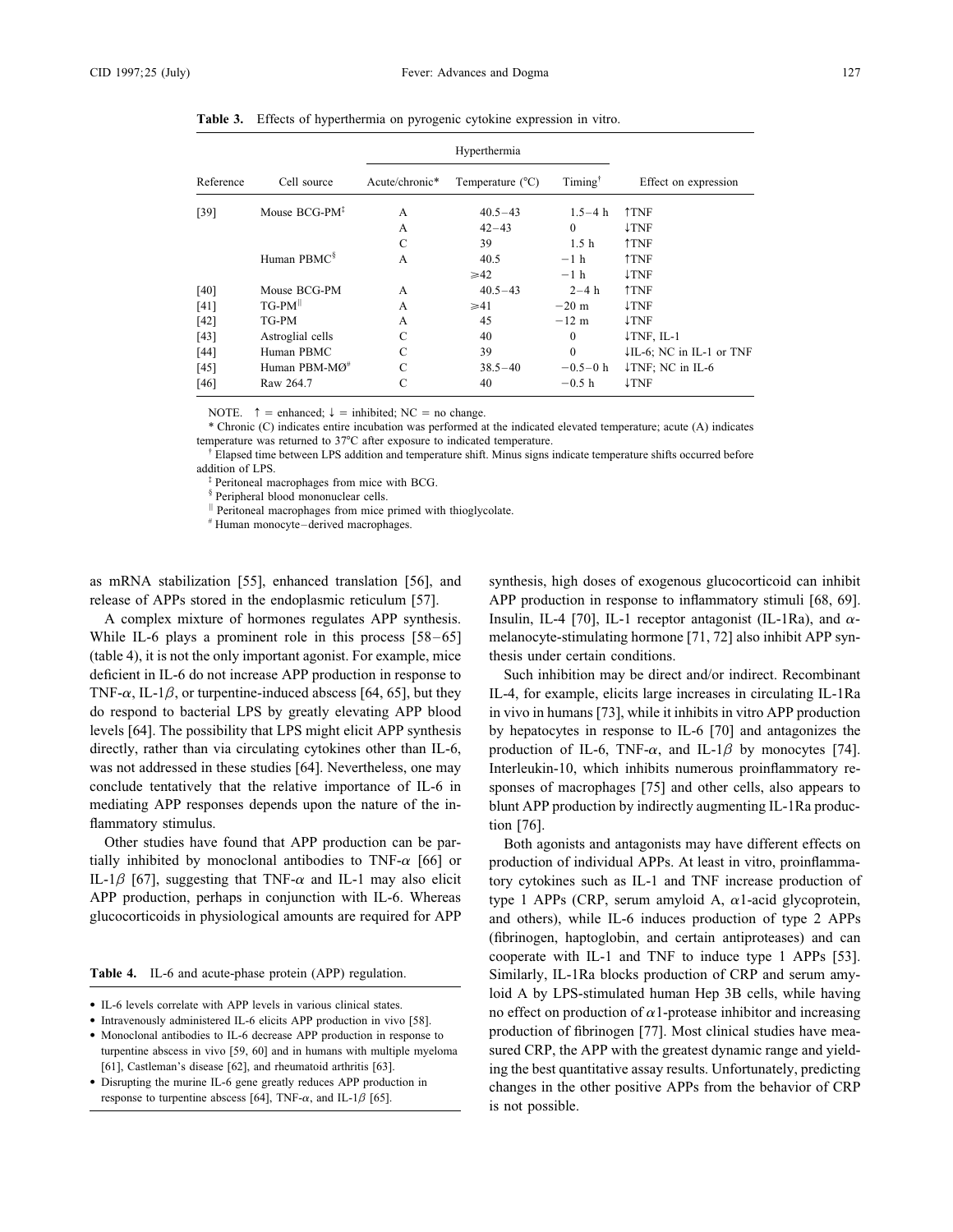human APP production has been difficult. Despite convincing bacterial diseases. An elevated plasma CRP concentration is evidence that IL-1Ra modulates APP production in mice with said to be highly suggestive of bacterial infection in children turpentine abscesses [78], for example, IL-1Ra has no apparent with illnesses of  $\geq 12$  hours' duration [85]. In children with effect on the CRP response to low-dose endotoxin infusion in meningitis, a serum CRP level of  $>20$  mg/L strongly suggests volunteers [79]. Although there may be a simple explanation a bacterial etiology [86]. Viral illnesses are generally associated for this discrepancy (different inflammatory stimuli with dif- with much smaller increases in CRP, although there is overlap fering importance of IL-1 in APP production), such data raise with bacterial infections [87]. Extensive, acute thermal injury serious questions about the relevance of results of animal stud- is another condition in which an elevated core temperature is ies of APP to human diseases. closely associated with APP production, provided sufficient

phase response, but can one occur without the other? In both In other conditions, APP production may occur without feexperimental animals and humans, blocking elevation in core ver. For example, major surgery typically triggers vigorous temperature during the febrile response with cyclooxygenase APP production. CRP levels peak 2–3 days after surgery and inhibitors has little or no impact on the normal APP response decline thereafter, usually approaching normal by postoperative [80]. Elevation in core temperature per se is therefore not re- day 7 [90–92]. CRP elevations of lesser magnitude are frequent quired for normal APP regulation. Is it sufficient? Does fever following myocardial infarction [93]. A recent report has also induce APP production? Intracerebral injection of low doses described slightly increased CRP levels in patients with unstaof TNF and IL-1 induces fever without increasing APP produc- ble angina that progresses to myocardial infarction [94]. Many tion in mice, whereas higher doses of these cytokines elicit other conditions involving the musculoskeletal system also inboth fever and APP synthesis [71]. duce APP production, even when fever is minimal or absent.

mia and intracerebroventricular injection of PGE<sub>2</sub> elicit simi-<br>thetic joint infections [95], rheumatoid arthritis [96, 97], sponlar APP responses in rats. Both adrenalectomy and alpha- and dyloarthropathies (psoriatic arthritis, ankylosing spondylitis), beta-adrenergic blockade prevented the APP response but had polymyalgia rheumatica, and multiple myeloma. no effect on PGE<sub>2</sub>-induced fever. Because adrenaline is a In patients with rheumatoid arthritis, CRP may be a useful potent stimulus for IL-6 production in rats [82], these same marker for disease activity [96]. Although glucocorticoid therinvestigators have proposed that hyperthermia (or other apy often reduces CRP levels directly, cyclooxygenase inhibistress), by raising circulating concentrations of adrenaline, tors (except for prinomide) appear to do so only when disease elicits IL-6 production, which mediates augmented production activity also diminishes [96, 98, 99]. of positive APPs. In other clinical circumstances, fever may not be accompa-

is uncertain, these observations in rats suggest that APP produc- number of febrile viral and parasitic diseases in which there is tion should normally accompany the stress of fever or hyper- little or no evidence of APP production. Trichinosis, for examthermia. As will be discussed below, exceptions to this general- ple, is characteristically associated with a normal erythrocyte ization provide some of the best available evidence that sedimentation rate. The explanation for the lack of enhanced endogenous inhibitors of APP synthesis are clinically APP production during trichinosis is unknown. Helminthic inimportant. fections typically induce a T-helper lymphocyte-2 immune re-

suggest not. In fact, it has been shown that serum amyloid A are also involved in the response. In rats, gastrointestinal infecinhibits fever induced by TNF- $\alpha$  or IL-1 $\beta$  in mice [83] and tions with *Nippostrongylus brasiliensis* and *Trichinella spiralis* that CRP and other APPs, by increasing the synthesis of IL- fail to induce APP production, while systemic infection with 1Ra in response to various agonists [84], might also have an *N. brasiliensis* elicits brisk APP synthesis [100]. indirect antipyretic effect. Marrow transplant recipients who develop fever during graft-

positive APPs, and patients with elevated levels of APPs usually [101, 102]. Although the explanation for this finding has yet have at least modest elevations in body temperature at some to be determined, one small study found that whereas such time during the course of their illness. The distinction drawn patients do not exhibit elevations in circulating IL-6 [102], they here is that there are clinical situations in which the increase in usually have (often strikingly) elevated IgE levels, perhaps due APP production (in most instances, the data are limited to CRP) to the activity of IL-4 [103]. As noted above, recombinant and the degree of fever are less than might be anticipated from IL-4 induces minimal elevations of CRP levels in volunteers, the overall severity of the ongoing inflammatory response. Such while causing a marked increase in IL-1Ra levels [73]. situations provide further evidence that fever and APP produc- Unlike patients with other connective tissue diseases, pa-

Defining specific roles for cytokines and related molecules in Both APP production and fever are found in most invasive Fever and APP production are both components of the acute-<br>time has elapsed for the APP response to occur [88, 89].

van Vugt and colleagues [81] have reported that hyperther- These include chronic osteomyelitis, vertebral diskitis, pros-

Although the role of adrenalin in APP regulation in humans nied by APP production. Most interesting in this regard are a Can any of the APPs induce fever? Recent reports would sponse, in which IL-4 and IL-10 predominate, but other factors

Febrile patients usually have increased levels of one or more versus-host disease typically do not have elevated CRP levels

tion are independently regulated in humans. tients with systemic lupus erythematosus often do not mount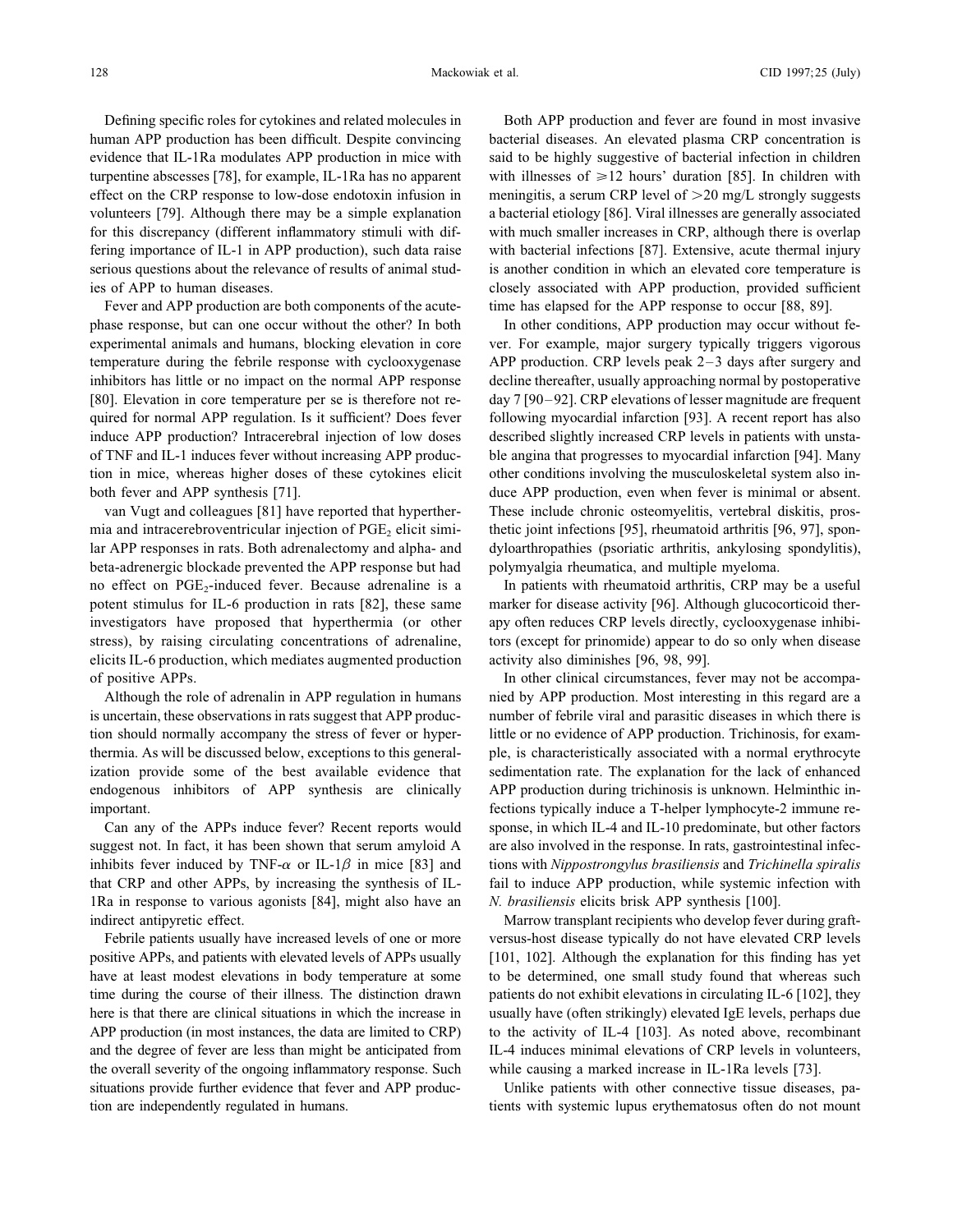much of a CRP response, even during acute exacerbations of<br>their illness [104] I ower-than-expected CRP and fibrinogen ments (determined by rate nephelometry, with use of the international their illness [104]. Lower-than-expected CRP and fibrinogen ments (determined intervalse exist in the presence of high circulating IL-6 concentra- $\frac{\text{standard}}{\text{[87]}}$ . tions [105], suggesting that production of APP does not occur • In marrow transplant recipients with fever, a CRP level  $>20$  mg/L despite proinflammatory stimuli.

A potential explanation for this apparent paradox comes from  $\bullet$  In the absence of serositis, a CRP level  $>60$  mg/L in a febrile patient nerimental studies in mice [106]. Whereas TNF- $\alpha$  is an im-<br>with systemic lupus s experimental studies in mice [106]. Whereas TNF- $\alpha$  is an im-<br>portant proinflammatory cytokine in murine collagen II-<br>induced arthritis (a model for rheumatoid arthritis), it prevents<br>in easurements of serum CRP levels m NZB/W F<sub>1</sub> mice from developing lupus. IL-10, by comparison, infectious complications in patients postoperatively [90–92]. opposes the inflammatory actions of  $TNF\alpha$  in murine rheuma- • Monitoring CRP levels may be useful for following the resolution of toid arthritis, while accelerating murine lupus. In keeping with<br>a role for IL-10 in human systemic lupus erythematosis, recent<br>data indicate that peripheral blood mononuclear cells from un-<br>disorders (with the possible ex treated patients with the disease secrete large amounts of • An elevated CRP level favors a bacterial over viral etiology of meningitis IL-10 in vitro and that immunoglobulin production by the lu- in children [86]. pus-associated B lymphocytes is largely IL-10-dependent [107]. If IL-10 is a dominant cytokine in human lupus, it might indirectly reduce CRP production. Although patients with rheumatoid arthritis frequently have elevated serum and synovial of live malarial parasites, ultimately terminated with quinine. fluid IL-10 levels [108], a complex mixture of factors most More than a hundred different case-series were published, relikely regulates specific responses. porting good results; dissenting reports were rare. Since no

scribed above, do not exhibit expected elevations in circulat-<br>the technique of the randomized controlled trial had not yet ing CRP during exacerbations of their disease. A recent study been described for most of this period), the efficacy of fever [109] found that such patients have higher blood concentra- therapy in syphilis is still unknown. tions of IL-1Ra and soluble TNF receptors (55 and 75 kD) Fever therapy is experiencing a revival of sorts in the treatthan do patients with spondyloarthropathy, who have sig- ment of AIDS and chronic sequelae of Lyme disease. In addinificantly higher CRP levels. Serum CRP and IL-6 levels tion, there is mounting interest in the therapeutic application correlated positively in the patients with spondyloarthropa- of several of the pyrogenic cytokines (see below). Although thy but not in patients with polymyositis/dermatomyositis. preliminary data suggest that such therapies have merit, care-In the latter patients, the circulating APP inhibitors (IL-1Ra, fully controlled, randomized, double-blind trials of such treat-TNF receptors) thus seemed to dominate the agonists studied ments must be conducted if we are to avoid the kind of uncer-  $(IL-6, TNF-\alpha)$ . tainty that continues to plague modern-day assessment of

APP synthesis. Circulating concentrations of agonists and in- syphilis. hibitors (the mediator "mix") seem most important, yet the ways in which these molecules interact to regulate APP production and body temperature in vivo are poorly understood. Nev- **Therapeutic Uses for Pyrogenic Cytokines—***Ernest C.* ertheless, the existing data leave little doubt that these two *Borden, M.D.* components of the host inflammatory response are regulated independently, a fact that makes CRP measurements useful in Of the major pyrogenic cytokines, the IFNs have enjoyed several clinical situations (table 5). the widest application as therapeutic agents. IFNs typify lym-

duced fever as a therapeutic agent. Indeed, the 1927 Nobel recombinant DNA technology and, indeed, the first such pro-Prize in Medicine was won by Julius Wagner-Jauregg for his teins used therapeutically (the first protein actually produced by work with fever therapy in the treatment of chronic syphilis recombinant DNA technology for therapeutic use was insulin). infections of the CNS [110]. Substantial preclinical work initially focused on the antiviral

quiring several days of high fever produced by the injection for the treatment of viral and neoplastic diseases [111, 112].

- suggests infection rather than graft-vs.-host disease [101, 102].
- 
- 
- 
- 
- 
- 

Patients with polymyositis/dermatomyositis, like those de- randomization, double-blinding, or controls were used (because

In conclusion, many factors appear to influence fever and Wagner-Jauregg's highly acclaimed treatment for chronic CNS

phokines and cytokines that modify the host response to micro-**Fever Therapy: Lessons for the Future—***Paul D. Stolley***,** bial and neoplastic diseases. As human proteins, they differ both chemically and biologically from most other therapeutic molecules.

There have been many attempts in the past to employ in- IFNs were the first lymphokines or cytokines produced by The regimen pioneered by Wagner-Jauregg was severe, re- activity of IFNs; they are now used clinically in  $>$ 50 countries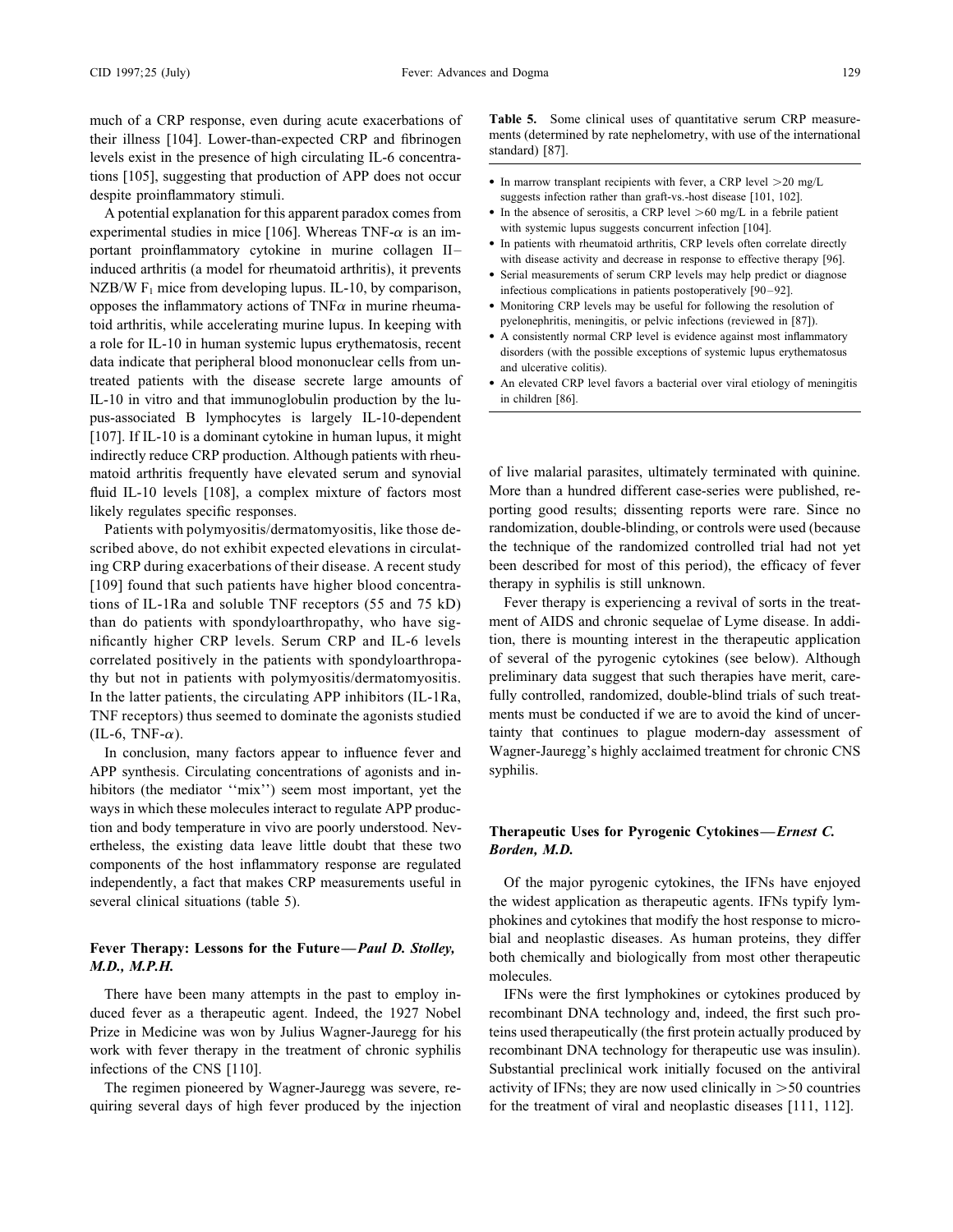IFNs are among the most potent of gene modulators, with ment with IFN- $\alpha_1$  was  $\sim$ 1°C lower than that following treatthe possible exception of glucocorticoids. Like the production ment with  $IFN-\alpha_2$ . tein kinase, as well as other lymphokines and cytokines. IFNs in pyrogenicity, the two IFNs were equivalent in their capacity in response to specific triggers such as double-stranded RNA cell cytotoxicity.

nized as a frequent side effect. Almost all patients develop fever IFN- $\beta$  exhibit  $\sim$ 2-fold increases in serum adrenocorticotropic on the initial day of IFN treatment, and such fever likely repre- hormone and cortisol levels 60–120 minutes before the onset sents one aspect of the broad cellular actions of IFNs. The initial of fever [124]. The anterior pituitary hormones, growth hormaterial, produced from human buffy coat blood donor units, mone and prolactin, are also stimulated  $\sim$ 2-fold in a manner was highly purified ( $\sim$ 90%). However, not until the introduction similar to that observed after treatment with TNF [124]. Since of IFNs produced by recombinant DNA technology, purified to the rise in glucocorticoids occurs prior to the onset of fever homogeneity and proven to be endotoxin-free, was it clear that induced by IFNs and cytokines, it does not appear to be caused

In a phase I clinical trial of IFN- $\beta$ , 12 of 13 patients had a minish with repetitive IFN treatments. fever on the initial day of treatment; by the fifth day of daily When recombinant IFNs were introduced into clinical trials injections, only 3 of the 13 patients had a temperature  $>37.5^{\circ}\text{C}$  in 1981, it was not clear whether a therapeutic role would even [117]. This gradual diminution in pyrogenicity is one of the be identified for such molecules. IFNs are now licensed for the hallmarks of IFN therapy, a characteristic not shared by therapy treatment of numerous viral and neoplastic diseases and for with other pyrogenic cytokines. For example, in a phase II multiple sclerosis. In addition to antiviral and pyrogenic activiclinical trial of IL-2—another pyrogenic lymphokine licensed ties, IFNs also have antiproliferative, antiangiogenic, and imfor therapeutic use—26 of 28 patients treated with IL-2 devel- munomodulatory effects. They are currently among the top 10 oped a fever (temperature of  $\geq 39^{\circ}$ C) [118], which did not drugs sold worldwide. resolve with repetitive dosing. Thus, 15 years after the introduction of IFNs into clinical

cally reaches a height of  $38-39^{\circ}$ C orally,  $5-6$  hours following peutically but rather how they work. Their cellular effects are IFN administration, and the fever persists for  $\sim$ 2 hours. It is pleiotropic. It is not known, for example, whether papillomaviusually preceded by mild chills and malaise. However, in con- rus clinical syndromes, which can be treated effectively with trast to other lymphokines such as TNF [119], the IFNs only IFNs, improve as a result of their antiviral effects or regress occasionally cause rigors. because of their immunologic, antiangiogenic, or antiprolifera-

ulation of gene expression [117, 120]. However, temperature such mechanisms, as well as those responsible for side effects elevations caused by IFN are characterized by substantial indi- such as fever, and to determine how to reduce the toxicity of vidual variability. It is interesting that production of lympho- such agents without compromising their therapeutic activity. kines and cytokines such as  $IL-1\beta$  and colony stimulating factor-G is enhanced at temperatures at the upper end of the febrile<br>range, whereas TNF production is suppressed [121].<br>Hyperthermia itself augments the effects of IFNs both in<br>*Stanley A. Nasraway, M. D.* 

vitro and in vivo [122, 123]. Because IFN-induced fever re- An expanding array of scientific data suggest that pyrogenic solves with repetitive dosing, it is not the most troublesome cytokines such as TNF and IL-1 mediate at least some of the side effect of IFN therapy. Fatigue and anorexia are the primary pathophysiological derangements of septic shock [125]. As a dose-limiting side effects. The physiological mechanisms re-<br>result, there has been intense interest in the treatment of sesponsible for these adverse effects are poorly understood. verely septic patients with agents capable of inhibiting pyro-

In contrast with other lymphokines and cytokines, the hema- genic cytokines. topoetic cytokines cause little elevation in temperature. Thus, One such agent, IL-1Ra, is released in quantities  $\sim$ 100each lymphokine and cytokine (including the various IFNs) fold greater than those of IL-1 itself following experimental exhibits its own characteristic pyrogenic response [116]. Two endotoxin challenge [126] and in even greater quantities (7,000  $\alpha$  IFNs produced by recombinant DNA technology exhibited  $\times$ ) during human septic shock [127]. It is believed that this different degrees of pyrogenicity on clinical testing at equiva-<br>
naturally occurring receptor antagonist is part of a system of

of other cytokines, IFN production is tightly modulated. More In these studies, eight patients treated with IFN- $\alpha_1$  required than 30 genes and their protein products are involved in the 1,300 mg of acetaminophen to control fever, vs. the 4,875 mg production of IFNs [113], including 2-5A synthetase and pro-<br>required by those treated with IFN- $\alpha_2$ . Despite these differences are not constitutively expressed; rather, they are produced only for augmenting 2-5A synthetase activity and potentiating NK

or specific antigens. In addition to modulating gene expression, IFNs and other In the earliest clinical trials of IFNs [114], fever was recog- cytokines stimulate glucocorticoid secretion. Patients given fever is a side effect of the IFN molecule itself [115, 116]. by the fever. Nevertheless, hormonal responses, like fever, di-

Temperature on the initial day of IFN therapy characteristi- medicine, the question is not whether they are effective thera-The pyrogenicity of IFN is generally dose-related, as is mod- tive effects. Considerably more work must be done to elucidate

lent doses. The mean maximum temperature following treat- checks and balances within the host inflammatory response.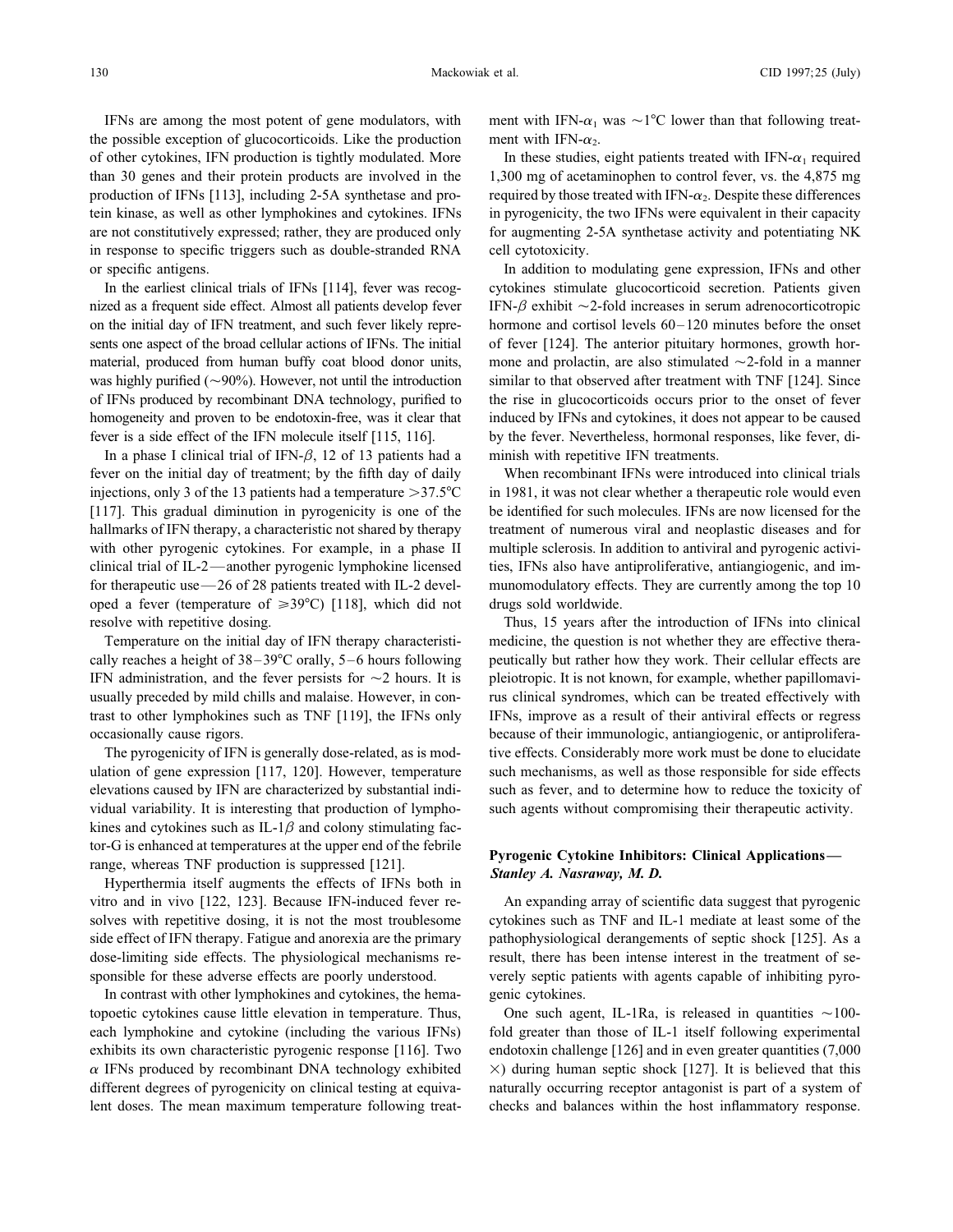sepsis looked promising [128], more rigorous study of  $>1,400$  the development of multiple organ failure on day 30. As such, patients with sepsis syndrome during phase IIIa and IIIb trials the landmark time point of 28 days mandated by the U.S. failed to demonstrate a statistically significant improvement in Food and Drug Administration is an insensitive, dichotomous survival rates with such treatment [129, 130]. Retrospective parameter of survival that can be skewed by nonseptic events subgroup analysis surprisingly revealed a paradoxical increase that induce a low ''signal-to-noise'' ratio. Because not all in IL-1 serum concentrations following IL-1Ra administration deaths (as an endpoint) are due directly to sepsis, heretofore [131], underscoring the present limitations in our understanding many trials have been underpowered, with sample sizes insuf-

Attempts to attenuate TNF activity in vivo have followed directly attributable to sepsis. two paths: neutralization of endogenous TNF via monoclonal *Failure to focus on a narrow cohort of severely ill septic* antibodies and dilution of TNF activity via soluble receptors. *patients with potentially reversible physiological abnormali-*The latter concept has been tested in a phase II trial using *ties, as opposed to an entire septic population in which a large* a p75 receptor/fusion construct. Unfortunately, mortality was *reduction in mortality must be demonstrated in order to prove* greater among patients receiving high doses of soluble TNF *benefit.* The definition of ''sepsis syndrome'' has been too receptor than among controls; as a result, further testing was broad and has led to enrollment of patients with a wide specabandoned (Immunex, data on file). trum of severity of illness, with some patients not very ill and

gram-negative sepsis that p75 receptor administration is associ- of enrolled patients, together with a mixture of comorbidities ated with prolonged and tonic release of TNF, potentially ag- and conventional treatment approaches, confounds the interpregravating the inflammatory response [132]. Human testing of tation of results because of uncontrolled variability and a low another fusion construct, the p55 receptor, is ongoing (Hoff- signal/noise ratio. mann-LaRoche, data on file). *Failure to limit the analytical plan of human sepsis trials to*

a trial of murine monoclonal antibody to TNF involving 971 should be preplanned and not, as in some earlier clinical trials, patients with sepsis syndrome, found no overall improvement a post-hoc exercise [138]. in survival rate among treated subjects [133]. However, in a *Failure to recognize the limited applicability of animal models* prospectively designed subanalysis of patients in shock, treat- *of sepsis.* Animal models of sepsis, including direct endotoxin ment was associated with an improved survival rate, especially infusion or intravenous bolus bacteremia, do not replicate human in the early period following antibody administration. NORA- sepsis. Tolerance of bacteria and their products varies from species SEPT II, the largest sepsis trial ever undertaken, is presently to species; results derived from animal models, therefore, may under way, with the intention of enrolling nearly 2,000 patients not necessarily apply to human sepsis. In certain cases, insufficient with septic shock. experimental evidence has been gathered to support hypothetical

A trial of MAK 195F, a murine IgG to TNF, in the treatment premises prior to launching human trials [136–139]. of patients with severe sepsis is also currently under consider- *Failure to perform an independent statistical analysis by* ation. In this trial, severity of the septic condition is to be *authorities not associated with industry.* This was evident monitored by rapid serum assays for IL-6, since IL-6 concentra- during the publication by Centocor of the first phase III trial tions have previously been reported to correlate closely with of HA-1A, a monoclonal antibody to endotoxin. Centocor permortality, multiple organ failure, and severity of illness during formed an in-house analysis and misrepresented the true results sepsis [127, 134, 135]. Phase II testing has shown that for [139, 140]. patients in whom IL-6 concentrations exceed 1,000 pg/mL, Careful clinical trials are important to critically evaluate new administration of antibody to TNF reduces mortality by  $>50\%$  immunologic tools such as the pyrogenic cytokine inhibitors. (Knoll Pharmaceutical, data on file). The design of future trials should include the goal of minimiz-

*utable causes of death.* Not all deaths of patients with sepsis prespecified endpoints and to establish a well-defined target are due directly to sepsis; patients with sepsis die from comor- *P* value that is corrected for test multiplicity. bidities and from persistent multiple organ failure, which while Maximal inflammatory modulation may require combination

Although initial efforts to test IL-1Ra in bacterial and fungal ment of sepsis on day 1, for example, is not likely to influence of the cytokine network. ficient to discriminate between therapeutic effect and mortality

It was subsequently demonstrated in a murine model of others in frank septic shock [129, 136–138]. The heterogeneity

NORASEPT I (North American Anti-TNF Sepsis Trial I), *a few, simple, clearly defined endpoints.* Subgroup analysis

Clinical trials involving inhibitors of pyrogenic cytokines, ing patient heterogeneity, with an effort to enlist patients most like those involving monoclonal antibodies to endotoxin, have likely to have reversible physiological abnormalities and, provided conflicting results. Careful review of such trials sug- hence, most likely to benefit from therapeutic intervention. gests that these discrepancies are due, in large part, to problems The corollary to examining a narrow cohort population is the involved in statistical analysis and experimental design. Such opportunity to limit harm by omitting non-target-population problems include the following. patients. Moreover, there should be an effort not to overinter-*Failure to discriminate between attributable and nonattrib-* pret unexpected results, as well as to limit the number of

associated with sepsis may not be due directly to sepsis. Treat- immunotherapy in which ''cocktails'' of empirical antibiotics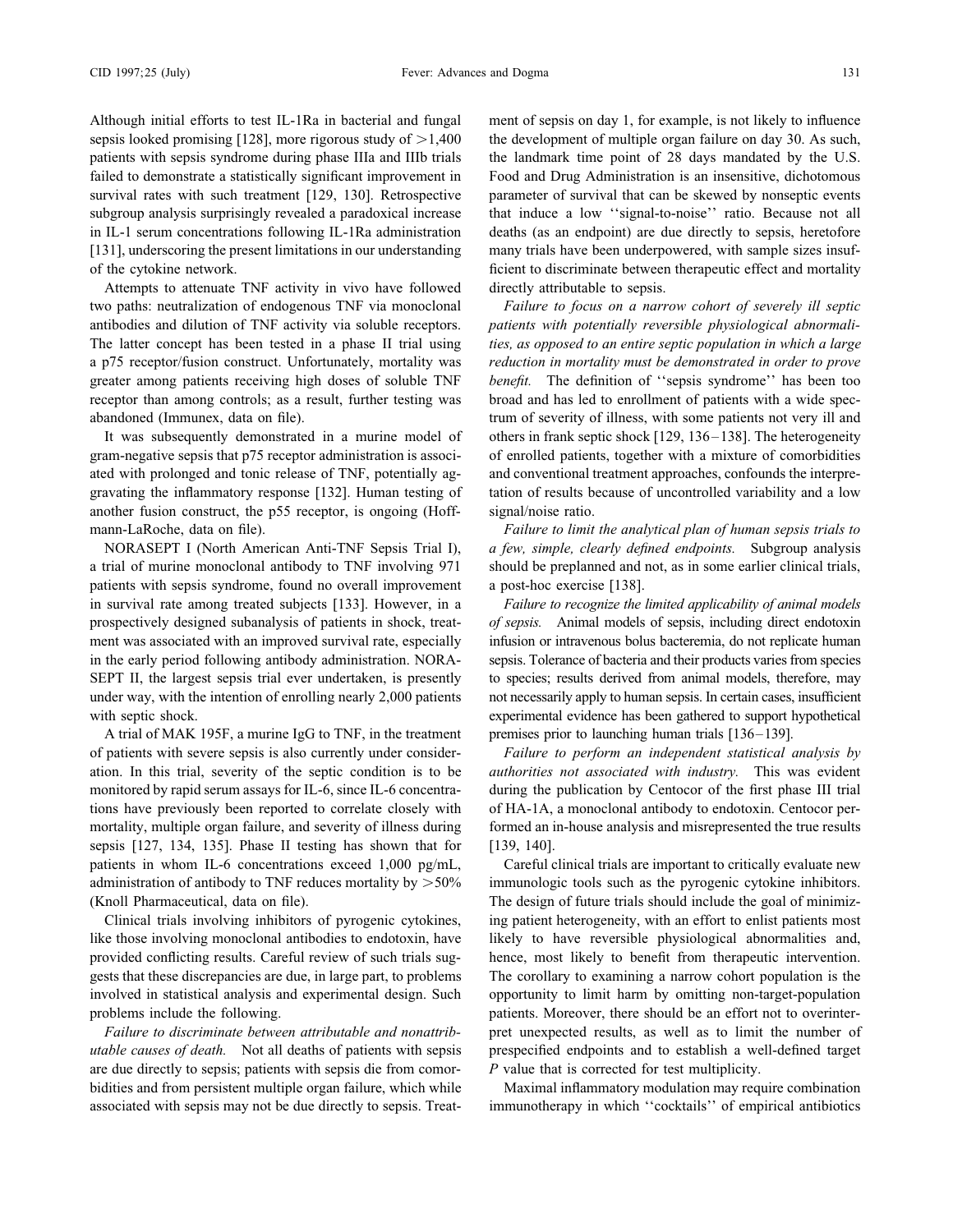sophisticated postreceptor therapeutic approach may be neces- (MAC), toxoplasmosis, cryptococcosis, and non-Hodgkin's sary, involving interruption of transcription, protein synthesis, lymphoma. Other pathogens that reflect endemic disease inand posttranslational events, thereby altering the cellular ex- clude malaria, leishmaniasis, *Penicillium marneffei* infection, pression of cytokine release. histoplasmosis, and coccidioidomycosis [144–153].

retroviral infection, in fact, is characterized by a mononucleosis-like syndrome in which fever is almost invariably present. associated with deceptively high CD4 cell counts. The most Fever during the subsequent course of HIV infection usually common missed diagnoses according to aut Fever during the subsequent course of HIV infection usually<br>represents a superimposed complication of late-stage disease<br>disseminated cytomegalovirus infections and disseminated represents a superimposed complication of late-stage disease. disseminated cytomegalovirus The most common causes of such fever are opportunistic infections [144, 145]. The most common causes of such fever are opportunistic infec-<br>tions neonlasms, and adverse drug reactions. Despite the fre-<br>Approximately 20% of AIDS patients receiving trimethotions, neoplasms, and adverse drug reactions. Despite the fre-<br>
Approximately 20% of AIDS patients receiving trimetho-<br>
prim-sulfamethoxazole (TMP-SMZ) develop fever, but this is quency of fever during HIV infections, relatively little has been prim-sulfamethoxazole (TMP-SMZ) develop fever, but this is<br>written on the subject and many of the studies to date have almost invariably accompanied by a ty written on the subject, and many of the studies to date have

occurs 2–4 weeks after seroconversion in 50%–70% of HIV-<br>infected patients. The syndrome is second in frequency only with *Nocardia* species, *Mycobacterium kansasii, Mycobacte*infected patients. The syndrome is second in frequency only to influenza as a cause of acute febrile illness lasting >3 days rium genavense, Mycobacterium haemophilium, and other myin homosexual men [142]. Important clues to the presence of cobacteria; herpes simplex; aspergillosis; and Kaposi's sarcoma an acute HIV infection are associated high-risk behavior fever with B-form symptoms. an acute HIV infection are associated high-risk behavior, fever with B-form symptoms.<br>
An estimated  $75\% - 85\%$  of patients with HIV infections  $\frac{\text{A}_n}{\text{A}_n}$  and typical symptoms such as  $\frac{\text{A}_n}{\text{A}_n}$  estimated 75%–85% of patients with HIV infections appropriation and typical symptoms such as  $\frac{\text{A}_n}{\text{A}_n}$  evelop PCP, unless prophylaxis is administ aphthous ulcers. The diagnosis is established by demonstrating develop PCP, unless prophylaxis is administered, making PCP high-level HIV viremia (most often by detection of p24 anti-<br>the most common initial AIDS-defining high-level HIV viremia (most often by detection of p24 antigenemia), combined with a negative or indeterminate HIV se-<br>the most frequent identifiable cause of death in all autopsybased studies. Virtually all patients with PCP have respiratory rology followed by seroconversion.

for Disease Control and Prevention in 1994 are summarized presentation or a negative chest roentgenogram; ne<br>in table 6.1431 The most common causes of fever of unknown genograms are seen in up to 40% of cases [154]. in table 6 [143]. The most common causes of fever of unknown genograms are seen in up to 40% of cases [154].<br>origin (FUO) in HIV-infected patients are *Pneumocystis carinii* Tuberculosis is a frequent cause of FUO among H origin (FUO) in HIV-infected patients are *Pneumocystis carinii* pneumonia (PCP), tuberculosis, cytomegalovirus disease, dis-<br>fected patients because it is common and because most patients

in 1994. cytomegalovirus infection is a complication of late-stage

| AIDS-defining diagnosis                   | No. $(\%)$ of diagnoses<br>$(n = 57, 270)$ |
|-------------------------------------------|--------------------------------------------|
| P. carinii pneumonia*                     | 15,187 (27)                                |
| Wasting                                   | 7,636(13)                                  |
| Esophageal candidiasis                    | 5,793 (10)                                 |
| Tuberculosis*                             | 4,179(7)                                   |
| Cytomegalovirus disease*                  | 3,677(6)                                   |
| Kaposi's sarcoma                          | 3,467(4)                                   |
| M. avium complex infection (disseminated) | 2,478(4)                                   |
| Recurrent pneumonia                       | 2,252(4)                                   |
| Herpes simplex (chronic)*                 | 2,137(4)                                   |
| HIV dementia                              | 1,881(4)                                   |
| Toxoplasmosis*                            | 1,881(3)                                   |
| Cryptococcosis*                           | 1,816(3)                                   |

and antiinflammatory agents are used [141]. Conversely, a more seminated disease due to *Mycobacterium avium* complex

Tuberculosis often occurs when CD4 cell counts fall below 200/mm<sup>3</sup>; most other conditions listed develop in the face of **Fever in HIV-Infected Patients—***John G. Bartlett, M.D.* 200/mm<sup>3</sup>; most other conditions listed develop in the face of median CD4 cell counts of 20–50/mm<sup>3</sup>. Two exceptions are Fever is common in HIV-infected patients. The initial acute seen in HIV-infected patients with concurrent human T-cell<br>
reviral infection in fect is characterized by a monopucleo. leukemia virus-1 infection and splenectomy

been described only in abstract form.<br>An acute febrile illness of  $2-3$  weeks' duration typically mon infections are summarized in table 7. Less frequent causes An acute febrile illness of  $2-3$  weeks' duration typically mon infections are summarized in table 7. Less frequent causes<br>curs  $2-4$  weeks after seroconversion in 50%–70% of HIV- of FUO include sinusitis; salmonellosis;

AIDS-defining diagnoses in cases reported to the Centers symptoms and manifest an FUO only when there is an atypical<br>r Disease Control and Prevention in 1994 are summarized presentation or a negative chest roentgenogram; n

have atypical presentations with negative chest radiographs (up to 40%), negative PPD tests (most patients with CD4 cell counts  $\langle 200/\text{mm}^3 \rangle$ , and negative smears of respiratory secre-**Table 6.** Relative frequency of AIDS-defining diagnoses for cases<br>of AIDS reported to the Centers for Disease Control and Prevention<br>tions for acid-fast bacilli ( $\sim$ 50%) [155, 156]. Disseminated disease characterized by a CD4 cell count that is usually No. (%) of diagnoses  $\leq 50/\text{mm}^3$ . Retinitis accounts for  $60\% - 75\%$  of such cases.

> Disseminated MAC infection is the most common cause of FUO in patients with advanced HIV infection, in large part reflecting the  $5-12$  days required for growth of the microbe in blood cultures and the lack of focal findings in many patients. Night sweats, diarrhea, abdominal pain, weight loss, hepato-splenomegaly, anemia (hematocrit,  $\langle 25\% \rangle$ ) and an elevated *serum alkaline phosphatase level are frequent manifestations* of the illness  $[157-159]$ .

Kaposi's sarcoma, non-Hodgkin's lymphoma, and primary CNS lymphoma are the most common malignant neoplasms<br>associated with HIV infection. Kaposi's sarcoma is readily<br>recognized by its characteristic skin lesions and is usually not \* Associated with fever. associated with fever or other B-form symptoms unless visceral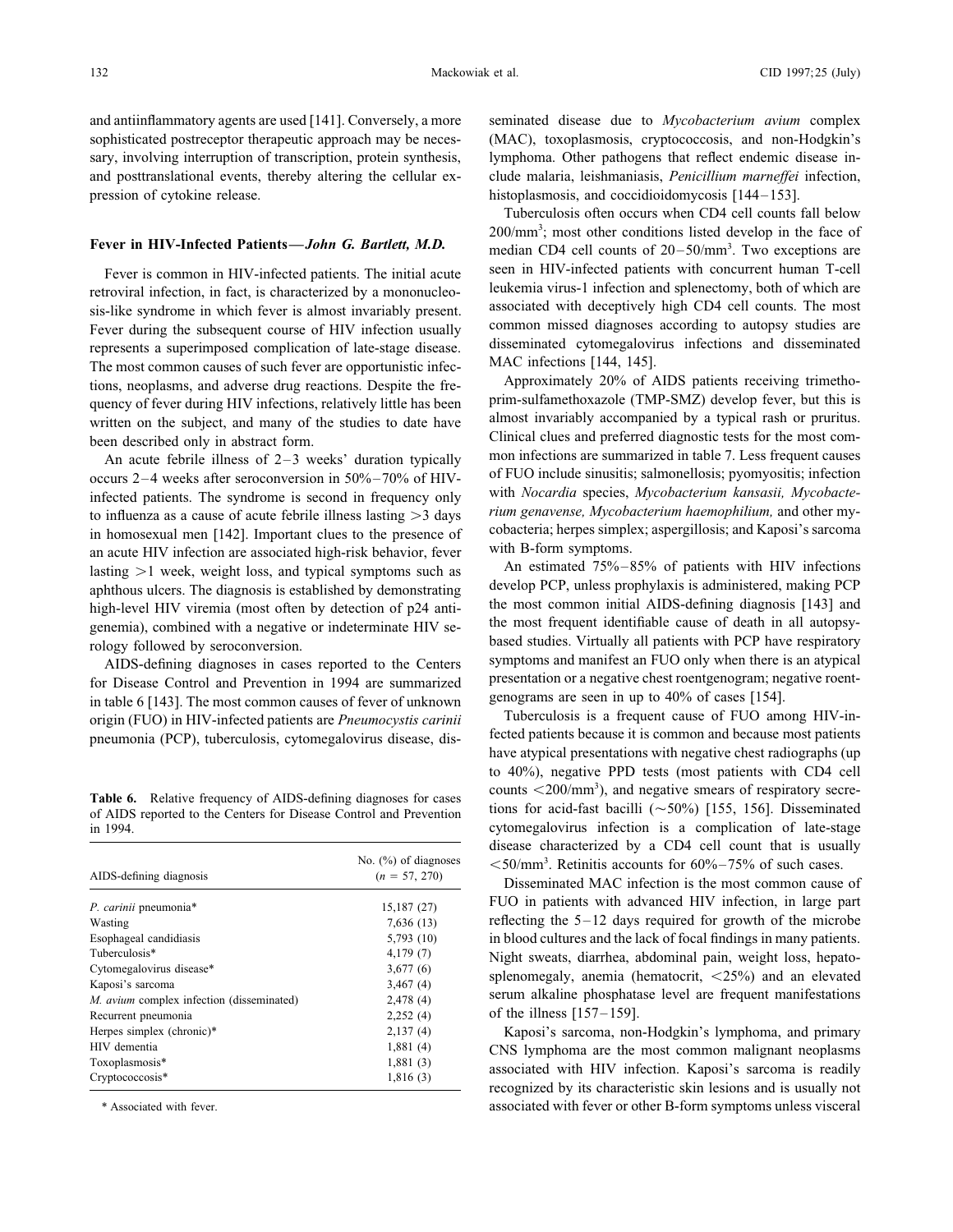| Diagnosis                  | Clues                                                                                                                                                                                                                                      | Diagnostic test                                                                                                                     |
|----------------------------|--------------------------------------------------------------------------------------------------------------------------------------------------------------------------------------------------------------------------------------------|-------------------------------------------------------------------------------------------------------------------------------------|
| <b>PCP</b>                 | Virtually always, respiratory symptoms (cough, fever, dyspnea);<br>LDH, elevated $(90\%)$ ; chest radiograph, normal $(15\%-30\%)$ ;<br>partial pressure of $O_2$ , <90 mm Hg; CD4, <200                                                   | Induced sputum (sensitivity, 60%) or bronchoscopy (sensitivity,<br>$>95\%$ ; response to treatment                                  |
| Tuberculosis               | Atypical presentation with increased rates of primary progressive<br>form, extrapulmonary-meningeal form, and lymphadenopathy;<br>median CD4, 200–300; most AFB in sputum are tuberculous;<br>LDH, elevated in extrapulmonary tuberculosis | Acid-fast smear (for presence of AFB in respiratory secretions—<br>$60\%$ sensitive); culture                                       |
| Cytomegalovirus<br>disease | Constitutional symptoms: fever, weight loss $\pm$ organ<br>involvement (eye, esophagus, or colon), and peripheral or<br>CNS symptoms; $CD4, < 50$                                                                                          | Ophthalmologic examination; biopsy of tissue to demonstrate<br>pathogen; quantitative PCR for cytomegalovirus (?)                   |
| MAC infection              | Constitutional symptoms: fever, weight loss $\pm$ diarrhea, and<br>anemia + increased alkaline phosphatase level; $CD4, < 50$                                                                                                              | Blood culture (90% sensitive, but requires $5-12$ d)                                                                                |
| Cryptococcosis             | Usually CNS symptoms $\pm$ pulmonary infiltrate and skin lesions;<br>CD4, <100                                                                                                                                                             | Serum cryptococcal antigen (sensitivity, 95%)                                                                                       |
| Toxoplasmosis              | Usually CNS symptoms $\pm$ focal neurological signs; CD4, <100                                                                                                                                                                             | MRI for typical lesion; response to empirical treatment within 1 w;<br>toxoplasmosis serology for IgG (sensitivity, $85\% - 90\%$ ) |
| Lymphoma                   | Usually extranodal visceral involvement; response to naproxen<br>challenge (complete and sustained lysis of fever within 24 h);<br>$CD4, <200$ ; LDH, elevated                                                                             | <b>Biopsy</b>                                                                                                                       |

**Table 7.** Common causes of fever of unknown origin in patients infected with HIV.

NOTE. AFB = acid-fast bacilli;  $CD4 = CD4$  cell count (/mm<sup>3</sup>);  $LDH =$  lactate dehydrogenase level.

may be seen in relatively early-stage HIV infection and is tions apply to patients with significant impairment of cell-mediusually an aggressive, high-grade B-cell lymphoma with extensive visceral involvement and B-form symptoms, including Lactate dehydrogenase levels, while nonspecific, are usually fever [161, 162]. In some patients, the fever responds rapidly elevated in PCP, extrapulmonary tuberculosis, disseminated to naproxen challenge, which may serve as an important diag-<br>MAC infections, and lymphoma. Whereas serological tests for nostic clue [163]. CNS lymphoma is usually seen only in late- toxoplasmosis are useful in evaluating fever in patients with stage HIV disease and is infrequently associated with fever AIDS, the sensitivity of serological tests for coccidioidomyco- [161]. sis and histoplasmosis is low. Serum cryptococcal and his-

ble to adverse drug reactions, especially late in the course of [171, 172]. The PPD skin test has a sensitivity of  $10\% - 70\%$ , their disease [164]. The frequency of fever among TMP-SMZ depending on the stage of HIV infection. recipients is  $\sim$  20% [165]. Other drugs used for HIV-infected Anergy screening is no longer advocated for HIV-infected patients that seem to be associated with high rates of adverse patients. With regard to scans, CT of the abdomen and chest reactions (including fever) are dapsone, clindamycin,  $\beta$ -lactam is helpful diagnostically in 20%–50% of febrile patients with antibiotics, phenytoin, carbamezepine, thalidomide, and AIDS [173, 174]. Gallium scans are sensitive but not very pentamidine [165, 166]. Nucleoside analogs have rarely been specific and are most useful for patients with Kaposi's sarcoma implicated as causes of fever [167]. Patients with febrile reac- of the lung, in whom gallium uptake is poor. Indium-labeled tions (except for those due to pentamidine and AZT) almost leukocyte scintigraphy is more sensitive than gallium scintigraalways have an associated rash  $[164–167]$ . phy in AIDS patients with FUO [175].

reported cases of AIDS in the United States and is a risk factor the serum alkaline phosphatase level is elevated. With alkaline having a differential diagnosis of fever independent of that phosphatase levels of 2.5 times the upper limit of normal, liver associated with the HIV infection itself [168, 169]. A recent biopsy is reported to have a diagnostic yield as high as 75% review of 121 febrile hospitalized injection-drug users showed [176]. Prior to performing such a biopsy, however, it is im-51% had bacteremia; *Staphylococcus aureus* accounted for 32 portant to exclude diagnoses such as viral hepatitis, adverse of the 61 cases (52%) and 15 of these patients had endocarditis drug reactions, and HIV-associated cholangiopathy. The most (13% overall) [170]. common diagnosis made via liver biopsy is mycobacterial in-

Guidelines for the evaluation of fever in patients with HIV fection. infections are based on signs, symptoms, and stage of disease. Bone marrow biopsies generally have lower diagnostic

involvement has occurred [160]. Non-Hodgkin's lymphoma ated as immunocompetent hosts. The following recommendaated immunity, as indicated by CD4 cell counts of  $\langle 200/mm^3 \rangle$ .

Patients with HIV infections appear to be uniquely suscepti-<br>toplasmal antigen assays show sensitivities exceeding 85%

Injection drug use has been identified in 41% of recently Liver biopsy has a high diagnostic yield, especially when

Patients with CD4 cell counts of  $>500/\text{mm}^3$  should be evalu-<br>yields than do liver biopsies [177]. The utility of a lumbar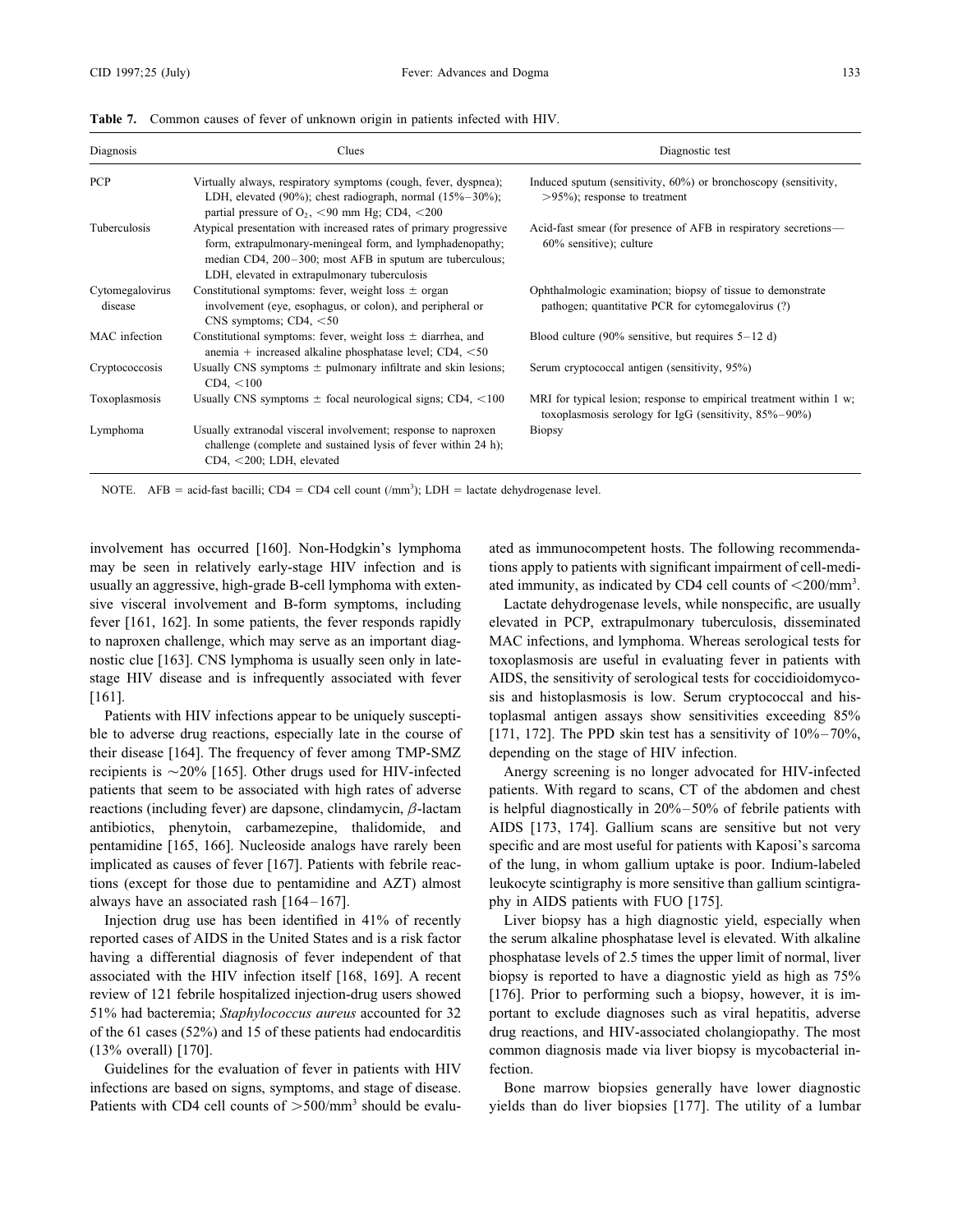puncture in the evaluation of FUO in HIV-infected patients 5. Mackowiak PA, Worden G. Carl Reinhold August Wunderlich and the evaluation of clinical thermometry. Clin Infect Dis 1994; 18:458-67. without symptoms or signs of CNS disease is not known. Fine-<br>needle aspiration of lymph nodes is rapid, safe, and especially<br>useful in detecting mycobacterial infections and lymphoma<br>and represents the Menduke H Piersol GM [178]. man. JAMA **1950**;144:1562–5.

HIV infection, especially in those with late-stage disease. The<br>differential diagnosis and diagnostic evaluation for such pa-<br>9. Beutler B, Beutler SM. The pathogenesis of fever. In: Wyngaarden JB, tients are in many ways unique [179]. Most studies indicate Smith LH Jr, Bennett JC, eds. Cecil's textbook of medicine. 19th ed. that an etiologic diagnosis can be established for 70%–90% Vol. 2. Philadelphia: WB Saunders, **1992**:1568–71. of AIDS patients with FUO. Opportunistic infections account 10. Dinarello CA, Wolff SM. Pathogenesis of fever. In: Mandell GL, Douglas<br>
RG Jr, Bennett JE, eds. Principles and practice of infectious diseases. for the great majority of such fevers. Fever rarely resolves<br>spontaneously in undiagnosed cases.<br>11. Täuber MG. Fever of unknown origin. In: Stein JH, ed. Internal medicine.

## **Concluding Remarks—***Philip A. Mackowiak, M.D.* phia: FA Davis, 1989:665.

must take a broad view of the physiological response. Fever 14. Brengelmann GL. Body temperature regulation. In: Patton HD, Fuchs is more than an elevation in core temperature. As amply docu-<br>AF, Hille B, Sher AM, Steiner R, eds. Textbook of physiology. 21st mented in the symposium summarized here, it is a complex ed. Vol. 2. Philadelphia: WB Saunders, 1989:1584–96.<br> **15.** Petersdorf RG. Hypothermia and hyperthermia. In: Wilson JD, Braunphysiological response, also involving generation of a host of<br>cytokines and acute-phase reactants (although apparently not<br>edicine. 12th ed. New York: McGraw-Hill, 1991:2194-200. invariably) and activation of numerous physiological, endocri- 16. Dominguez EA, Musher DM. Clinical thermometry. In: Mackowiak PA,

As such, fever cannot be equated with hyperthermia. Experi-<br>
<sup>Press, 1991:71–81.</sup><br>
<sup>17</sup>. Wunderlich CA. The course of the temperature in diseases: a guide to mental models of "fever," including heat stroke and malignant<br>hyperthermia, in which body temperature is elevated either and malignant<br>hyperthermia, in which body temperature is elevated either and Discount of the M. Patho by external means or by agents that markedly increase heat **1978**;298:607–12. production via uncoupling of oxidative phosphorylation, must 19. Howell TH. Normal temperatures in old age. Lancet **1948**;1:517–8.

we begin to explain the apparent paradox inherent in reports mechanisms and management. New York: Raven Press, **1991**: demonstrating beneficial effects of therapy with both pyrogenic 233–42.<br>
cytokines and their antagonists, and through such understand-<br>
22. Lyon DM. The relation of pulse-rate to temperature in febrile conditions. cytokines and their antagonists, and through such understand-<br>ing take maximum advantage of the response to alleviate the<br>burden of some of the most refractory diseases of our age.<br>burden of some of the most refractory dis

The authors are deeply obliged to Dr. Sheldon Greisman for his 25. Bayley N, Stolz HR: Maturational changes in rectal temperatures of 61 critical review of the manuscript. infants from 1 to 36 months. Child Dev **1937**;8:195–206.

- 1. Hensyl WR, ed. Steadman's medical dictionary. 25th ed. Baltimore: Wil- Med **1993**;328:106–13. liams & Wilkins, **1990**:574. 28. Dinarello CA. The interleukin-1 family: 10 years of discovery. FASEB
- 2. Mackowiak PA, Wasserman SS. Physicians' perceptions regarding body J **1994**;8:1314–25. temperature in health and disease. South Med J **1995**;88:934–8. 29. Dinarello CA. Interleukin-1. Adv Pharmacol **1994**;25:21–51.
- 3. Wunderlich C. Das Verhalten der Eigenwarme in Krankenheiten. Leipzig, 30. Fiers W. Tumor necrosis factor: characterization at the molecular, cellular Germany: Otto Wigard, **1868**. and in vivo level. FEBS Lett **1991**;285:199–212.
- 98.67F, the upper limit of the normal body temperature, and other Immunol **1992**;10:411–52. legacies of Carl Reinhold August Wunderlich. JAMA **1992**;268: 32. Tracey KJ, Cerami A. Tumor necrosis factor: a pleiotropic cytokine and 1578–80. therapeutic target. Annu Rev Med **1994**;45:491–503.
- 
- 
- 7. Horvath SM, Menduke H, Piersol GM. Oral and rectal temperatures of
- In summary, FUO is relatively common in patients with 8. Wunderlich CA, Woodman WB. On the temperatures in diseases: a In summary, FUO is relatively common in patients with 8. Wunderlich CA, Woodman WB. On the temperatures
	-
	-
	- 3rd ed. Vol. 2. Boston: Little Brown & Co, **1990**:1240–6.
	- 12. Thomas CL, ed. Taber's cyclopedic medical dictionary. 16th ed. Philadel-
- 13. Guyton AC. Textbook of medical physiology. 8th ed. Philadelphia: WB To fully appreciate the clinical implications of fever, one Saunders, **<sup>1991</sup>**:6.
	-
	-
- nologic, and immunologic systems.<br>
As such fever cannot be equated with hyperthermia Experi-<br>
Press, 1991:71-81.
	-
	-
	-
- be recognized as having limited value in the study of this <sup>20.</sup> Weitzman ED, Moline ML, Czeisler CA, Zimmerman JC. Chronobiology<br>physiological response.<br>Only if we view the febrile response in its entirety can<br>Only if we
	-
	-
	- $391 409$ .
- 24. Lorin MI. Fever: pathogenesis and treatment. In: Feigin RD, Cherry **Acknowledgment** JD, eds. Textbook of pediatric infectious diseases. 3rd ed. Vol. 1. Philadelphia: WB Saunders, **1992**:130–6.
	-
- 26. Woodward TE. The fever pattern as a clinical diagnostic aid. In: Mackowiak PA, ed. Fever: basic mechanisms and management. New York: **References** Raven Press, **1991**:71–82.
	- 27. Dinarello CA, Wolff SM. The role of interleukin-1 in disease. N Engl J
	-
	-
	-
	- 4. Mackowiak PA, Wasserman SS, Levine MM. A critical appraisal of 31. Vassalli P. The pathophysiology of tumor necrosis factors. Annu Rev
		-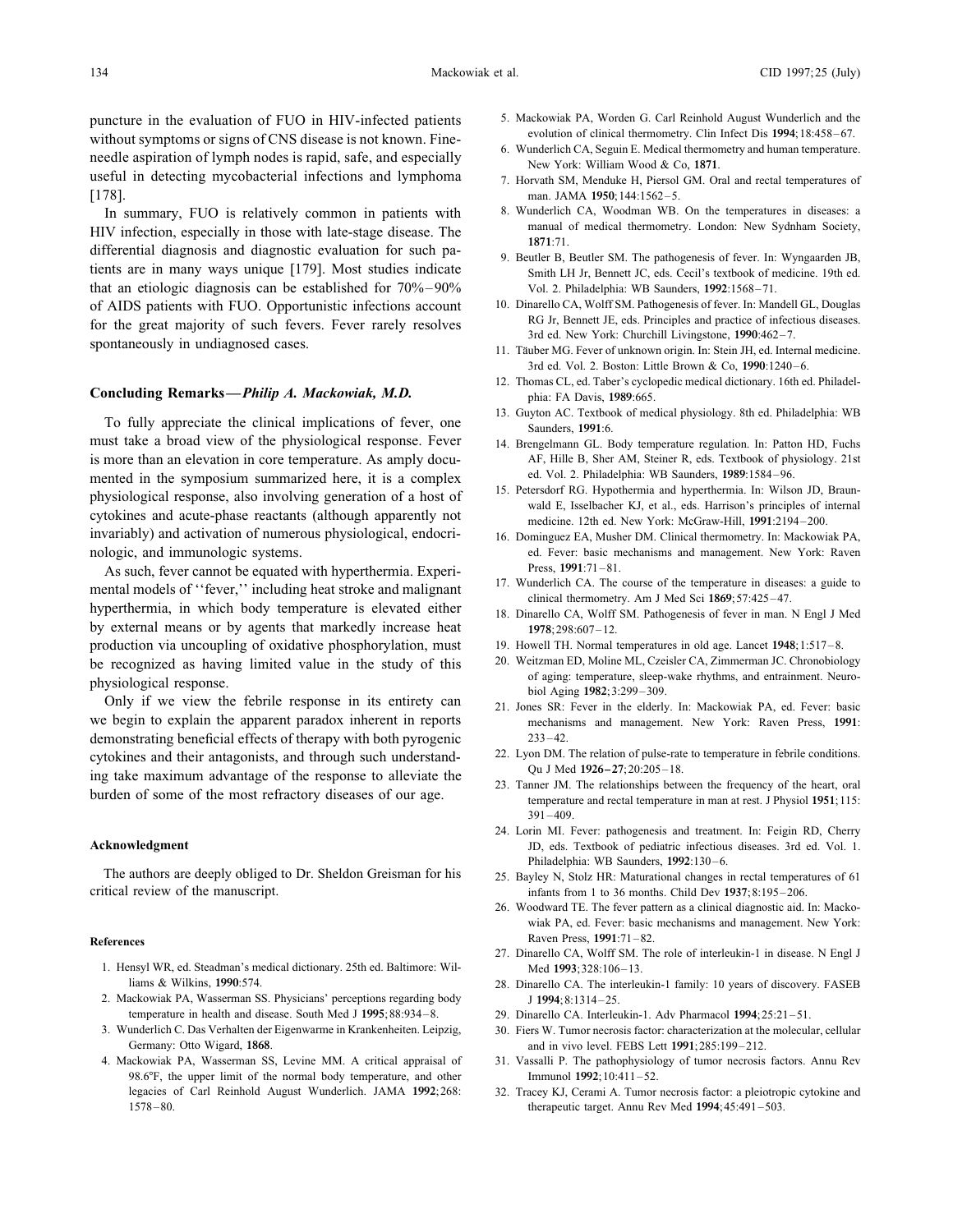- 33. Brach M, Herrmann F. Interleukin 6: presence and future. Int J Clin Lab 56. Rogers JT, Bridges KR, Durmowicz GP, Glass J, Auron PE, Munro HN.
- 
- 
- 93–127. S8. Ramadori G, Van Damme J, Rieder H, Meyer zum Büschenfelde KH.
- 
- tumor necrosis factor after endotoxin administration. N Engl J Med 1259-64. **1988**;318:1481–6. 59. Oldenburg HSA, Rogy MA, Lazarus DD, et al. Cachexia and the acute-
- tumor necrosis factor–dependent monocyte/macrophage tumor cyto- 6. Eur J Immunol **1993**;23:1889–94. toxicity in vitro. J Biol Response Mod 1989;8:262-77. 60. Moldawer LL, Bushman ED, Barber A, et al. Interleukin-1 and interleu-
- 40. Tomasovic SP, Klostergaard J. Hyperthermic modulation of macrophage-<br>
tumor cell interactions. Cancer Metastasis Rev 1989: 8:215-29.<br>
in the mouse Ann NV Aced Sci 1989: 557:528-21
- uqueray B, Philippe C, Amrani A, Perez J, Baud L. Heat shock prevents 61. Klein B, Wijdenes J, Zhang X-G, et al. Murine anti-interleukin-6 mono-<br>clonal antibody therany for a patient with plasma cell leukemia. Blood
- mononuclear phagocytes. Eur J Immunol **1992**;22:2983–7. **1991**;78:1198–204.<br>42. Snyder YM, Guthrie L, Evans GF, Zuckerman SH. Transcriptional inhibi-<br>62. Reck IT, Hsu S-M, Wi yder YM, Guthrie L, Evans GF, Zuckerman SH. Transcriptional inhibi-<br>
tion of endotoxin-induced monokine synthesis following heat shock<br>
manifestations of Castleman's disease by monoclonal anti-interleukinin murine peritoneal macrophages. J Leukoc Biol 1992;51:181–7. 6 antibody. N Engl J Med 1994;330:602–5.<br>43. Velasco S, Tarlow M, Olsen K, Shay JW, McCracken GH Jr, Nisen PD. 63. Wendling D. Racadot F. Wiidenes J. Treatme
- terleukin-1 $\beta$  and tumor necrosis factor- $\alpha$  expression in cultured human 20:259–62.<br>astroglial cells by dexamethasone and indomethacin. J Clin Invest 64 Konf M Baum
- 
- 
- 
- 
- 
- 
- FEBS Letts 1993;336:215–20.<br>
interleukin 1 $\alpha$  protects mice from lethal bacterial infection. J Exp Med<br> **1989**; 169:2021–7.<br> **1989**; 169:2021–7.<br> **1989**; 169:2021–7.<br> **1989**; 169:2021–7.<br> **1989**; 169:2021–7.<br> **1989**; 169
- 51. Beisel WR. Metabolic response to infection. Annu Rev Med 1975;26:
- 52. Kushner I, Mackiewicz A. The acute phase response: an overview. In: molecular biology, biochemistry, and clinical applications. Boca Ra-<br>
1 and J Physiol 1988;254(3):R401-9.<br>
2 Am J Physiol 1988;254(3):R401-9. ton, Florida: CRC Press, 1993:4–19.<br>https://do. Am J Physiol 1988;254(3):R401–9.<br>umann H. Gauldie J. The acute phase response. Immunology Today 73. Atkins MB, Vachino G, Tilg HJ, et al. Phase I evaluation of thrice-daily
- 53. Baumann H, Gauldie J. The acute phase response. Immunology Today
- 54. Kushner I. Regulation of the acute phase response by cytokines. Perspec- J Clin Oncol **1992**;10:1802–9.
- 55. Jiang S-L, Samols D, Rzewnicki D, et al. Kinetic modeling and mathematical analysis indicate that acute phase gene expression in Hep 3B cells 6 by human monocytes. Blood **1990**;76:1392–7. is regulated by both transcriptional and posttranscriptional mecha- 75. Bogdan C, Vodovotz Y, Nathan C. Macrophage deactivation by interleunisms. J Clin Invest **1995**;95:1253–61. kin 10. J Exp Med **1991**;174:1549–55.
- Res 1992; 22:143–51. Translational control during the acute phase response: ferritin synthesis 34. Lotz M. Interleukin-6. Cancer Invest **1993**;11:732–42. in response to interleukin-1. J Biol Chem **1990**;265:14572–8.
- 35. Jones TH. Interleukin-6, an endocrine cytokine. Clin Endocrinol **1994**; 57. Macintyre S, Samols D, Dailey P. Two carboxylesterases bind C-reactive 40:703–13. protein within the endoplasmic reticulum and regulate its secretion 36. Kluger MJ. Fever: role of pyrogens and cryogens. Physiol Rev **1991**;71: during the acute phase response. J Biol Chem **1994**;269:24496–503.
- 37. Mackowiak PA, Boulant JA. Fever's glass ceiling. Clin Infect Dis **1996**; Interleukin 6, the third mediator of acute-phase reaction, modulates 22:525–36. hepatic protein synthesis in human and mouse. Comparison with in-38. Michie HR, Manogue KR, Spriggs DR, et al. Detection of circulating terleukin 1 $\beta$  and tumor necrosis factor- $\alpha$ . Eur J Immunol 1988;18:
- 39. Klostergaard J, Barta M, Tomasovic SP. Hyperthermic modulation of phase protein response in inflammation are regulated by interleukin-
- tumor cell interactions. Cancer Metastasis Rev 1989;8:215–29. in the mouse. Ann NY Acad Sci 1989;557:528–31.<br>41. Fouqueray B, Philippe C, Amrani A, Perez J, Baud L. Heat shock prevents 61 Klein B, Widenes J, Zhang X-G, et
	- clonal antibody therapy for a patient with plasma cell leukemia. Blood
	- manifestations of Castleman's disease by monoclonal anti-interleukin-
	- elasco S, Tarlow M, Olsen K, Shay JW, McCracken GH Jr, Nisen PD. 63. Wendling D, Racadot E, Wijdenes J. Treatment of severe rheumatoid<br>
	arthritis by anti-interleukin 6 monoclonal antibody. I Rheumatol 1993. arthritis by anti-interleukin 6 monoclonal antibody. J Rheumatol 1993;
- astrogiial cells by dexamethasone and indomethacin. J Clin Invest 64. Kopf M, Baumann H, Freer G, et al. Impaired immune and acute-phase<br>1991;87:1674–80. esponses in interleukin-6-deficient mice. Nature 1994;368:339–42.<br>44
- 44. Kappel M, Diamant M, Hansen MB, Klokker M, Pedersen BK. Effects 65. Libert C, Takahashi N, Cauwels A, Brouckaert P, Bluethmann H, Fiers of in vitro hyperthermia on the proliferative response of blood mononu-<br>clear cell
- 45. Ensor JE, Wiener SM, McCrea KA, Viscardi RM, Crawford EK, Hasday<br>
JD. Differential effects of hyperthermia on macrophage interleukin-6<br>
and tumor necrosis factor- $\alpha$  expression. Am J Physiol 1994;<br>  $266(4)(part 1):C967-74$
- 46. Ensor JE, Crawford EK, Hasday JD. Warming macrophages to febrile<br>
range destabilizes tunnor acrossis factor-or mRNA without inducing<br>
heat shock. Am J Physiol 1995;269(5)(part 1):C1140-6.<br>
The shock and modulation of a
	-
	-
	-
	- 9-20.<br>stimulating hormone to inhibit tumor necrosis factor and IL-1-induc-<br>ible biologic responses. J Immunol 1988; 140:4300-7.
	- Mackiewicz A, Kushner I, Baumann H, eds. Acute phase proteins: 72. Dao TK, Bell RC, Feng J, Jameson DM, Lipton JM. C-reactive protein,<br>molecular biology biochemistry and clinical annications. Boca Ra-<br>leukocytes, and fever
	- **1994**; 15:74–80.
	- tives Biol Med 1993;36:611–22. 74. te Velde AA, Huijbens RJF, Heije K, de Vries JE, Figdor CG. Interleukin-<br>A (IL-4) inhibits secretion of IL-1 $\beta$ , tumor necrosis factor  $\alpha$ , and IL-<br>Interleukin-<br>A (IL-4) inhibits secret
		-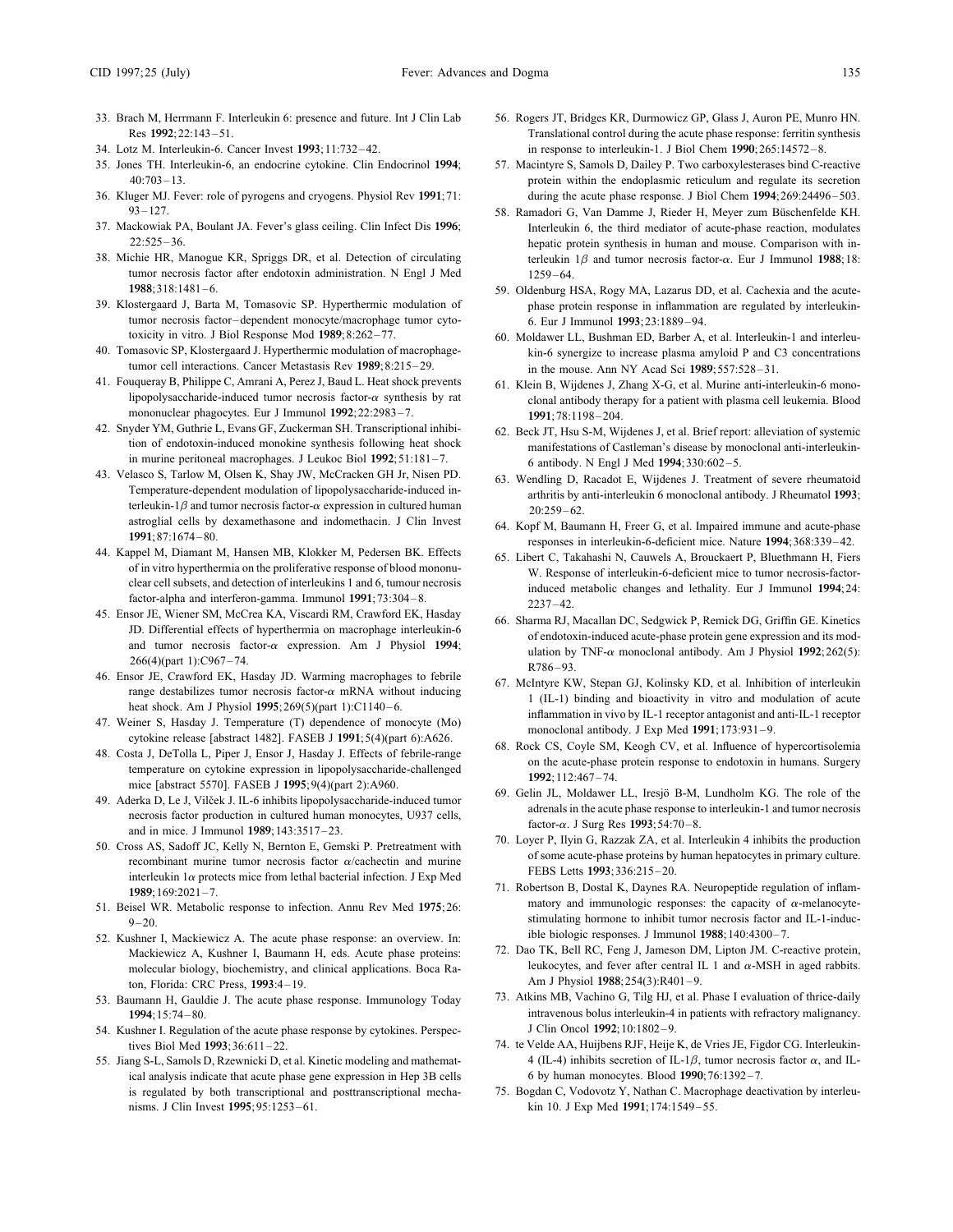- 76. Cassatella MA, Meda L, Gasperini S, Calzetti F, Bonora S. Interleukin rheumatoid arthritis: a comparison of radiologic damage, physical dis-10 (IL-10) upregulates IL-1 receptor antagonist production from lipo- ability, joint counts, and acute phase reactants. J Rheumatol **1994**;21: polysaccharide-stimulated human polymorphonuclear leukocytes by 425–9. delaying mRNA degradation. J Exp Med **1994**;179:1695–9. 98. Cush JJ, Lipsky PE, Postlethwaite AE, Schrohenloher RE, Saway A,
- medium from lipopolysaccharide-stimulated monocytes. J Immunol toid arthritis. Arthritis Rheum **1990**;33:19–28. **1993**;150:4001–7. 99. Cohick CB, Furst DE, Quagliata S, et al. Analysis of elevated serum
- Sci (USA) **1990**; 87:4966–70. 721–7.
- 79. Van Zee KJ, Coyle SM, Calvano SE, et al. Influence of IL-1 receptor 100. Stadnyk AW, Baumann H, Gauldie J. The acute-phase protein response
- 80. Revhaug A, Michie HR, Manson JM, et al. Inhibition of cyclo-oxygenase 101. Saarinen UM, Strandjord SE, Warkentin PI, Cheung N-KV, Lazarus HM,
- 81. van Vugt H, van Gool J, Deutz NEP. Fever and acute phase reactants in transplant recipients. Transplantation 1987;44:540–6.<br>the rat. Br J Exp Pathol 1988;69:577–88. 102. Schwaighofer H. Herold M. Schwarz T. et al. Seru
- stress, adrenalin, interleukin 6 and acute phase proteins in the rat. Clin marrow transplantation. Transplantation 1994;58:430–6.<br>In marrow transplantation. Transplantation 1994;58:430–6.<br>In marrow transplantation. Transpl
- M, Danon A. Acute phase protein, serum amyloid A, inhibits IL-1 and 133–6.<br>TNF-induced fever and hypothalamic PGE<sub>2</sub> in mice. Scand J Immunol 104 ter Borg F TNF-induced fever and hypothalamic PGE<sub>2</sub> in mice. Scand J Immunol 104. ter Borg EJ, Horst G, Limburg PC, van Rijswijk MH, Kallenberg CGM.<br>Consertius parties handle during disease approximately included the second secondat
- ig H, Vannier E, Vachino G, Dinarello CA, Mier JW. Antiinflammatory<br>properties of hepatic acute phase proteins: preferential induction of<br>interleukin 1 (IL-1) receptor antagonist over IL-1 $\beta$  synthesis by human<br>105 Gabay
- 
- 
- 
- 
- 
- 
- 
- $69-73.$  440-76.
- in patients with acute myocardial infarction. Am Heart J 1993;126:
- 94. Liuzzo G, Biasucci LM, Gallimore JR, et al. The prognostic value of Creactive protein and serum amyloid A protein in severe unstable angina. 114. Strander H, Cantell K, Carlström G, Jakobsson PÅ. Clinical and labora-
- 95. Sanzén L, Carlsson ÅS. The diagnostic value of C-reactive protein in to man. J Natl Cancer Inst 1973;51:733–42.
- 96. Blackburn WD Jr. Validity of acute phase proteins as markers of disease activity. J Rheumatol 1994; 21(suppl 42):9-13.
- Interrelationship of outcome measures and process variables in early humans. J Clin Oncol **1984**;2:221–6.

- 77. Damtew B, Rzewnicki D, Lozanski G, Kushner I. IL-1 receptor antagonist Koopman WJ. Correlation of serologic indicators of inflammation with affects the plasma protein response of Hep 3B cells to conditioned effectiveness of nonsteroidal antiinflammatory drug therapy in rheuma-
- 78. Gershenwald JE, Fong Y, Fahey TJ III, et al. Interleukin 1 receptor interleukin-6 levels in rheumatoid arthritis: correlation with erythrocyte blockade attenuates the host inflammatory response. Proc Natl Acad sedimentation rate or C-reactive protein. J Lab Clin Med **1994**;123:
	- blockade on the human response to endotoxemia. J Immunol **1995**; in parasite infection. *Nippostrongylus brasiliensis* and *Trichinella spi-*154:1499–507. *ralis* in the rat. Immunology **1990**;69:588–95.
	- attentuates the metabolic response to endotoxin in humans. Arch Surg Coccia PF. Differentiation of presumed sepsis from acute graft-versus-<br>
	1988: 123:162-70. host disease by C-reactive protein and serum total IgE in bone marrow
- 102. Schwaighofer H, Herold M, Schwarz T, et al. Serum levels of interleukin 82. van Gool J, van Vugt H, Helle M, Aarden LA. The relation among 6. interleukin 8, and C-reactive protein after human allogeneic bone
- Immunol Immunopathol **1990**;57:200–10. 103. Sorin HR, Nyska 103. Doutrelepont JM, Moser M, Leo O, et al. Hyper IgE in stimulatory graft-<br>83. Shainkin-Kestenbaum R, Berlyne G, Zimlichman S, Sorin HR, Nyska versus-host disea versus-host disease: role of interleukin-4. Clin Exp Immunol 1991;83:
- **1991**;34:179–83.<br>
84. Tilg H, Vannier E, Vachino G, Dinarello CA, Mier JW. Antiinflammatory C-reactive protein levels during disease exacerbations and infections and infections of the State of the State of the State of th
- mterieukin 1 (IL-1) receptor antagonist over IL-1*p* synthesis by numan<br>peripheral blood mononuclear cells. J Exp Med 1993;178:1629–36.<br>85. Putto A, Ruuskanen O, Meurman O, et al. C-reactive protein in the reactive protein 85. Putto A, Ruuskanen O, Meurman O, et al. C-reactive protein in the reactive protein blood levels in systemic lupus erythematosus com-<br>evaluation of febrile illness. Arch Dis Child 1986; 61:24–9.<br>86. Valmari P, Peltola
	-
	-
	-
- Factorology B, Giesson M, Cirpse AW. C-reactive protein: a critical review.<br>
Pathology 1991:32:118-24.<br>
Pathology 1991:32:118-24.<br>
Pathology 1991:32:118-24.<br>
Pathology 1994:18-24.<br>
Pathology 1994:18-24.<br>
Pathology and int
	-
	-
- 93. Miyao Y, Yasue H, Ogawa H, et al. Elevated plasma interleukin-6 levels<br>in patients with acute myocardial infarction Am Heart I 1993.126:<br>J Med 1992;326:1491-3.
	- 1299–304.<br>113. Borden EC, Sondel PM. Lymphokines and cytokines as cancer treatment:<br>113. Borden EC, Sondel PM. Lymphokines and cytokines as cancer treatment:<br>113. Borden EC, Sondel PM. Lymphokines and cytokines as cancer t
	- New Engl J Med 1994;331:417-24. tory investigations in man: systemic administration of potent interferon
	- infected total hip arthroplasties. J Bone Joint Surg (Br) **1989**;71: 115. Gutterman JU, Fine S, Quesada J, et al. Recombinant leukocyte A inter-638–41. feron: pharmacokinetics, single-dose tolerance, and biologic effects in
- 116. Hawkins MJ, Borden EC, Merritt JA, et al. Comparison of the biologic 97. van Leeuwen MA, van der Heijde DMFM, van Rijswijk MH, et al. effects of two recombinant human interferons alpha (rA and rD) in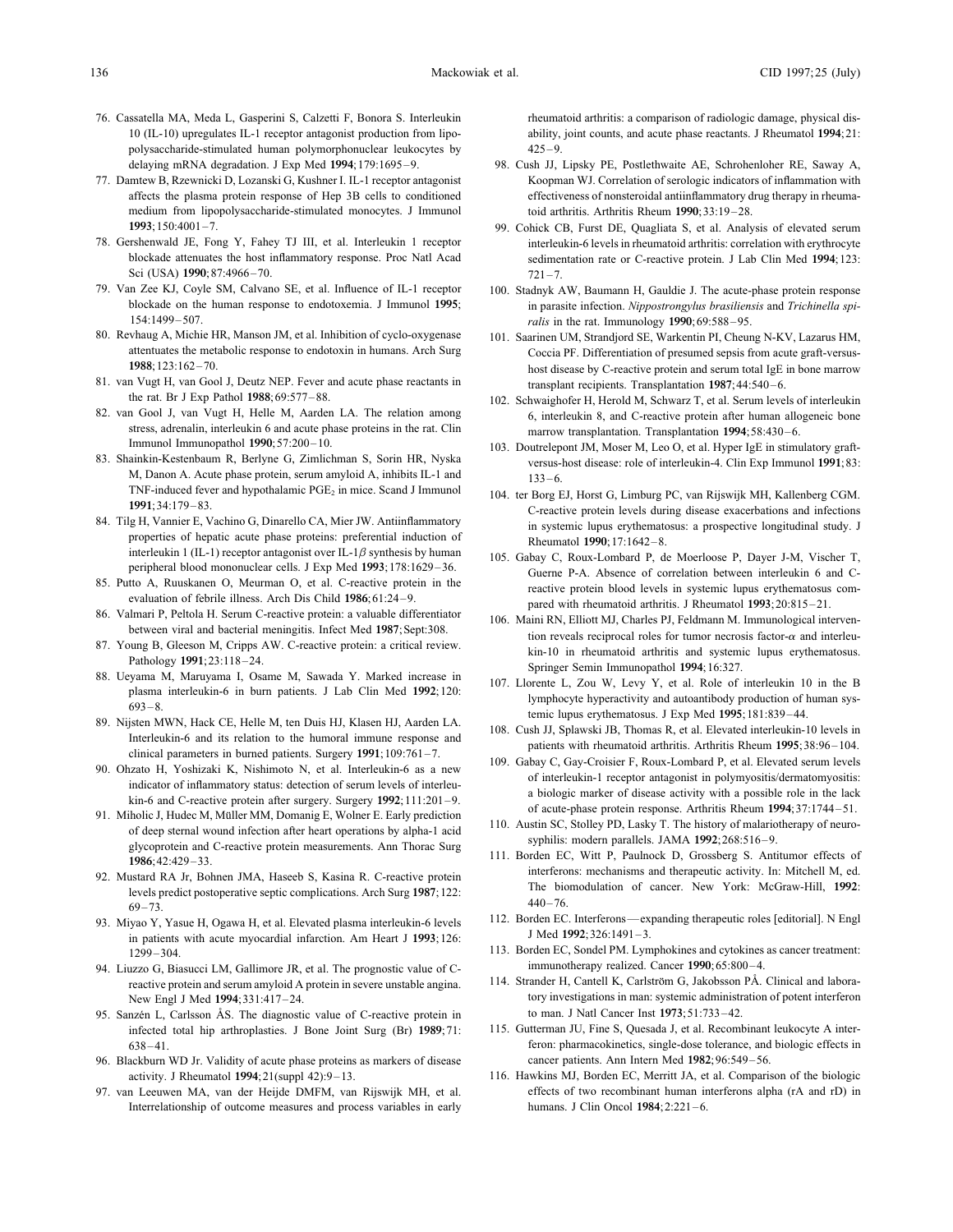- 117. Hawkins M, Horning S, Konrad M, et al. Phase I evaluation of a synthetic 136. Greenman RL, Schein RMH, Martin MA, et al. A controlled clinical trial mutant of  $\beta$ -interferon<sup>1</sup>. Cancer Res 1985; 45:5914-20.
- 118. Gambacorti-Passerini C, Hank JA, Albertini MR, et al. A pilot phase II of gram-negative sepsis. JAMA **1991**;266:1097–102. trial of continuous infusion interleukin-2 (followed by lymphokine- 137. Bone RC, Balk RA, Fein AM, et al. A second large controlled clinical
- 119. Schiller JH, Storer BE, Witt PL, et al. Biological and clinical effects of 23:994–1006. intravenous tumor necrosis factor-a administered three times weekly. 138. Dhainaut J-FA, Tenaillon A, Le Tulzo Y, et al. Platelet-activating factor
- response in vivo after single and multiple doses of interferon-beta. J trial. Crit Care Med **1994**;22:1720–8. Immunother **1993**;13:191–200. 139. Ziegler EJ, Fisher CJ, Sprung CL, et al. Treatment of gram-negative
- Natl Cancer Inst **1993**;85:833–4. trial. N Engl J Med **1991**;324:429–36.
- Augmented antiproliferative effects of interferons at elevated tempera- bodies. N Engl J Med **1992**;326:1153–7. tures against human bladder carcinoma cell lines. Cancer Res **1984**; 141. Opal SM, Cross AS, Sadoff JC, et al. Efficacy of antilipopolysaccharide
- of human lymphoblastoid interferon with whole body hyperthermia in 142. de Wolf F, Lange JMA, Bakker M, et al. Influenza-like syndrome in
- 124. Nolten WE, Goldstein D, Lindstrom M, et al. Effects of cytokines on **1988**;38:443–5. the pituitary-adrenal axis in cancer patients. J Interferon Res **1993**;13: 143. Centers for Disease Control and Prevention. HIV AIDS surveillance 349–57. report. **1995**;6:18.
- 125. Mackowiak PA. Fever: blessing or curse? A unifying hypothesis. Ann 144. McKenzie R, Travis WD, Dolan SA, et al. The causes of death in patients
- 1-receptor antagonist during experimental endotoxaemia. Lancet **1991**; (Baltimore) **1991**;70:326–43.
- and endogenous antiendotoxin core antibodies in sepsis syndrome. diagnoses. AIDS **1992**;6:1159–64. JAMA 1995;274:172-7. 146. Prego V, Glatt AE, Roy V, Thelmo W, Dinesoy H, Raufman J-P. Compar-
- trial. Crit Care Med **1994**;22:12–21. tern Med **1990**;150:333–6.
- syndrome: results from a randomized, double-blind, placebo-controlled Intern Med 1993;153:1909-12.
- Care Med **1994**;22(1)(suppl):A192. Istituto Superiore di Sanita`, **1991**.
- 131. Friedman B, Mure A, Brathwaite C, et al. The effects of human recombi- 149. Genne D, Chave JP, Glauser MP. Fievre de origen desconocido en paprostaglandins and leukotrienes in septic patients [abstract]. Crit Care Clin Esp **1996**;196:4–8.
- 132. Evans TJ, Moyes D, Carpenter A, et al. Protective effect of 55- but not 75kD soluble tumor necrosis factor receptor-immunoglobulin G fusion deficiency virus. Clin Infect Dis **1995**;20:872–5. proteins in an animal model of gram-negative sepsis. J Exp Med **1994**; 151. Bissuel F, Leport C, Perronne C, Longuet P, Vilde J-L. Fever of unknown
- 133. Abraham E, Wunderink R, Silverman H, et al. Efficacy and safety of series of 57 cases. J Intern Med **1994**;236:529–35. monoclonal antibody to human tumor necrosis factor  $\alpha$  in patients with 152. Carbonnel Biot C, Ena Munoz J, Pasquau Liano F, et al. Fiebre de origen clinical trial. JAMA **1995**;273:934–41. cia humana. Rev Clin Esp **1996**;196:408.
- organ dysfunction. JAMA **1995**;274:58–65. Yokohama: **1994**:127.
- 135. Casey LC, Balk RA, Bone RC. Plasma cytokine and endotoxin levels 154. Opravil M, Marincek B, Fuchs WA, et al. Shortcomings of chest radiogra-Med **1993**;119:771–8. Defic Syndr **1994**;7:39–45.
- of E5 murine monoclonal IgM antibody to endotoxin in the treatment
- activated killer cell therapy and bolus-infusion interleukin-2 in renal study of E5, a monoclonal antibody to endotoxin: results of a prospeccancer. J Immunother **1993**;13:43–8. tive, multicenter, randomized, controlled trial. Crit Care Med **1995**;
- Cancer Res 1991;51:1651–8. **receptor antagonist BN 52021** in the treatment of severe sepsis: a 120. Witt PL, Storer BE, Bryan GT, et al. Pharmacodynamics of biological randomized, double-blind, placebo-controlled, multicenter clinical
- 121. d'Oleire F, Schmitt CL, Robins HI, Cohen JD, Spriggs D. Cytokine bacteremia and septic shock with HA-1A human monoclonal antibody induction in humans by 41.87C whole-body hyperthermia [letter]. J against endotoxin: a randomized, double-blind, placebo-controlled
- 122. Groveman DS, Borden EC, Merritt JA, Robins HI, Steeves R, Bryan GT. 140. Warren HS, Danner RL, Munford RS. Anti-endotoxin monoclonal anti-
- 44:5517–21. and anti-tumor necrosis factor monoclonal antibodies in a neutropenic 123. Robins HI, Sielaff KM, Storer B, Hawkins MJ, Borden EC. Phase I trial rat model of *Pseudomonas* sepsis. J Clin Invest **1991**;88:885–90.
	- advanced cancer. Cancer Res **1989**;49:1609–15. homosexual men: a prospective diagnostic study. J R Coll Gen Pract
		-
- Intern Med **1994**;120:1037–40. with human immunodeficiency virus infection: a clinical and patho-126. Granowitz EV, Santos AA, Poutsiaka DD, et al. Production of interleukin- logic study with emphasis on the role of pulmonary diseases. Medicine
- 338:1423–4. 145. Monforte AA, Vago L, Lazzarin A, et al. AIDS-defining diseases in 250 127. Goldie AS, Fearon KCH, Ross JA, et al. Natural cytokine antagonists HIV-infected patients: a comparative study of clinical and autopsy
- 128. Fisher CJ Jr, Slotman GJ, Opal SM, et al. Initial evaluation of human ative yield of blood culture for fungi and mycobacteria, liver biopsy, recombinant interleukin-1 receptor antagonist in the treatment of sepsis and bone marrow biopsy in the diagnosis of fever of undetermined syndrome: a randomized, open-label, placebo-controlled multicenter origin in human immunodeficiency virus–infected patients. Arch In-
- 129. Fisher CJ Jr, Dhainaut J-FA, Opal SM, et al. Recombinant human in- 147. Sepkowitz KA, Telzak EE, Carrow M, Armstrong D. Fever among outpaterleukin 1 receptor antagonist in the treatment of patients with sepsis tients with advanced human immunodeficiency virus infection. Arch
- trial. JAMA **1994**;271:1836–43. 148. Barat LM, Craven DE, Steinberg JL, et al. A prospective study of docu-130. Pribble J, Fisher C, Opal S, et al. Human recombinant interleukin-1 mented fever in patients infected with HIV-1: diagnosis and outcome receptor antagonist (IL-1ra) increases survival time in patients with in a municipal hospital [abstract MB2413]. In: Program and abstracts sepsis syndrome and end organ dysfunction (EOD) [abstract]. Crit of the 7th International Conference on AIDS (Florence). Florence:
	- nant interleukin-1 receptor antagonist (IL-1ra) on plasma levels of cientes infectados por el virus de la inmunodeficiencia humana. Rev
	- Med 1994; 22(1)(suppl):A193.<br>
	150. Miralles P, Moreno S, Perez-Tascon M, Cosín J, Díaz MD, Bouza E.<br>
	Fever of uncertain origin in patients infected with the human immuno-<br>
	Fever of uncertain origin in patients infected wit
	- 180:2173–9. origin in HIV-infected patients: a critical analysis of a retrospective
	- sepsis syndrome: a randomized, controlled, double-blind, multicenter desconocido en pacientes infectados por el virus de la inmunodeficien-
- 134. Rosenbloom AJ, Pinsky MR, Bryant JL, Shin A, Tran T, Whiteside T. 153. Iribarren JA, Oyarbide I, Arrizabalago J, et al. FUO in HIV patients: a Leukocyte activation in the peripheral blood of patients with cirrhosis study of 83 episodes [Abstract PA 0127]. In: Program and abstracts of the liver and SIRS: correlation with serum interleukin-6 levels and of the 10th International Conference on AIDS (Yokohama, Japan).
	- correlate with survival in patients with the sepsis syndrome. Ann Intern phy in detecting *Pneumocystis carinii* pneumonia. J Acquir Immune